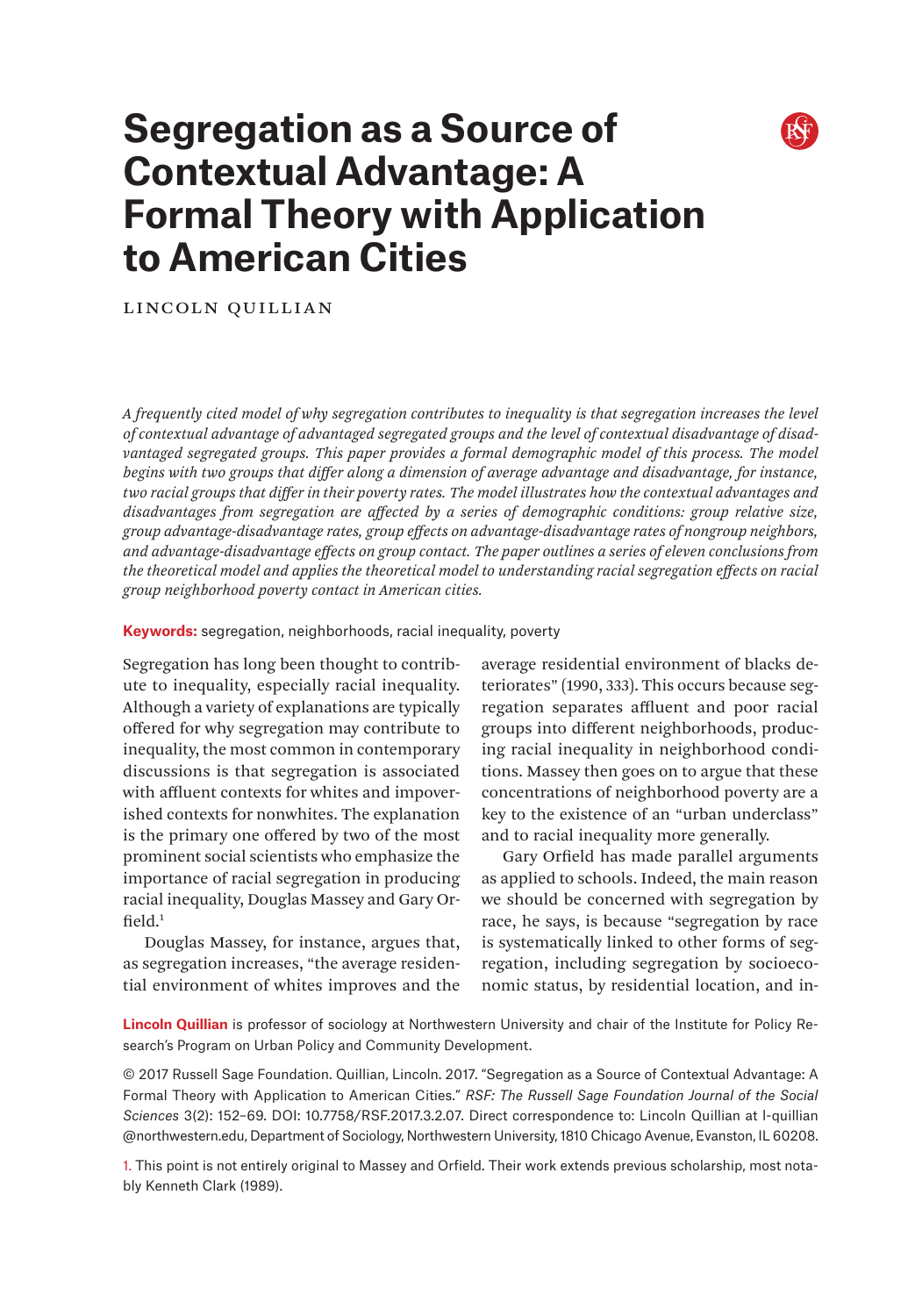creasingly by language" (Orfield and Lee 2005, 14). He argues that segregation by race is primarily of concern exactly because it creates high-poverty schools for many minority students and high-poverty school environments are not conducive to learning.

The basic argument both these scholars make is that segregation produces neighborhoods and schools that are either predominately white and low poverty or predominately nonwhite and high poverty. In general, their logic suggests that as segregation increases, members of advantaged segregated groups increasingly experience high rates of advantaged persons in their contexts, and that members of disadvantaged groups experience high rates of disadvantaged persons. To the extent that experiencing contexts with advantaged members is itself a source of advantage and that experiencing contexts with disadvantaged members is itself a source of disadvantage—as a large body of research suggests<sup>2</sup>—segregation then increases the on-average contextual advantage of the advantaged and the contextual disadvantage of the disadvantaged. Correspondingly, several studies note the large gap in the affluence of neighborhoods and related social contexts experienced by whites, blacks, and Latinos and argue that this is an important factor contributing to persistent racial inequality (see, for example, Pattillo 1999; Logan 2011; Sharkey 2013).

Does racial segregation always increase the concentration of poverty for members of disadvantaged racial groups and affluence for advantaged racial groups? Both Massey and Orfield suggest that it does, as a necessity of the mathematical demography of the combination of segregation and racial disparities in poverty. Neither, however, develop a formal model of this process or make the mathematical demography explicit.

Yet an increase in segregation need not increase the contextual advantage of advantaged groups and the contextual disadvantage of disadvantaged groups in all situations, nor need a decrease in segregation decrease it. A prominent example of how racial desegregation can fail to reduce a disadvantaged group's level of contextual disadvantage is William Julius Wilson's (1987) black middle-class outmigration thesis. Wilson claims that declines in residential segregation in the 1960s and 1970s were a process by which affluent blacks moved out of poor black neighborhoods leaving poorer blacks behind (see Wilson 1987, 55–58). As a result, middle-class blacks gained white neighbors—thus making this a migration flow that reduced racial segregation—and poor blacks lost middle-class black neighbors. Overall, Wilson's suggestion is that *average* black neighborhood income showed little improvement in the wake of black middle-class migration into white neighborhoods.

In this article, I consider conditions under which segregation acts more as Massey and Orfield suggest than as Wilson suggests. In effect, this analysis produces a set of scope conditions under which Massey and Orfield's theories operate. The contribution is in developing a broader understanding of the complex factors that determine how the spatial arrangement of segregation contributes to group contextual advantage or disadvantage. The analysis clarifies spatial factors that amplify or dampen the effects of segregation on contextual advantage and contextual disadvantage via spatial arrangement. Finally, it assess the extent to which these conditions hold in contemporary U.S. metropolitan areas, and thus helps clarify the role of segregation in producing unequal neighborhood poverty rates among persons of different racial and ethnic backgrounds.

# A Formal Model of Segregation and Context

Both Massey and Orfield's descriptions suggest the concentration of disadvantage in the

2. If affluent neighborhoods tend to have low crime and good neighborhood schools, and high-poverty neighborhoods high crime and bad neighborhood schools—as much research indicates (Coleman 1966; Peterson and Krivo 2010)—then crime and poor neighborhood schools are then also concentrated in nonwhite neighborhoods by segregation. Likewise, an increasingly convincing body of knowledge finds that neighborhood poverty is associated with long-term disadvantages for disadvantaged children that profoundly reduce their chance of upward social mobility (Wodtke, Harding, and Elwert 2011; Chetty et al. 2014; Chetty, Hendren, and Katz 2015).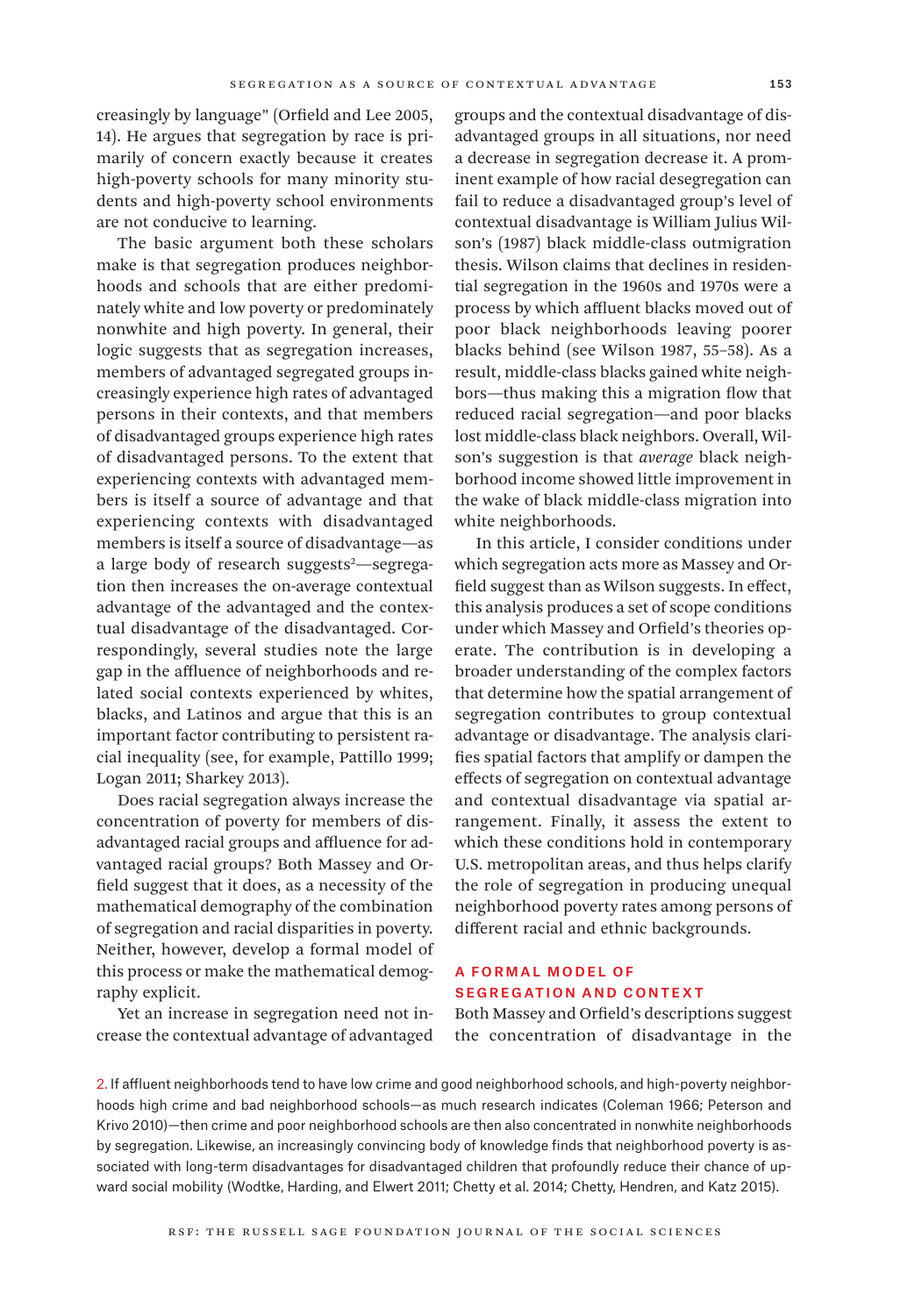neighborhoods of blacks and Hispanics is a necessary result of the mathematical demography of segregation combined with racial inequality. Neither, however, actually develops an explicit model of this process. The closest effort is a simulation model Massey developed, first published as an article in the *American Journal of Sociology* (1990) that later became chapter 5 in Massey and Nancy Denton's seminal *American Apartheid* (1993).

Massey begins with a hypothetical city with black and white residents (only) and studies changes in poverty contact as the level of segregation changes. In his hypothetical city, the black poverty rate is 20 percent and the white rate is 10 percent. He shows that as segregation between blacks and whites is increased, holding other conditions constant, the average neighborhood poverty of whites decreases and of blacks increases. In a second simulation, he adds income segregation within race, showing that as segregation of whites from blacks increases in the presence of income segregation, neighborhood poverty contact for black poor residents increases even more sharply.

Massey's simulations illustrate how segregation combined with racial disparities in poverty rates produce racial inequalities in neighborhood environments. But his simulation imposes several conditions that receive little direct attention in his discussion. For instance, the simulation sets the size of the two racial groups in his hypothetical city to be equal, does not allow income to affect cross-race contact, and does not allow race to affect the income level of other-race neighbors. It is unclear how the logic of segregation concentrating poverty might be changed if these circumstances are changed.

Wilson's black middle-class outmigration thesis implies a different relationship between segregation and contextual advantage and disadvantage. In his account in *The Truly Disadvantaged*, the migration of middle-class blacks

out of black central-city neighborhoods in the 1960s and 1970s resulted in decreased neighborhood poverty for middle-class blacks and increased neighborhood poverty for poor blacks (Wilson 1987, 53–57). Wilson is less clear about where middle-class blacks migrated to, but he suggests the suburbs, including some into white neighborhoods. In his account, racial desegregation of residence did not decrease black neighborhood poverty but instead increased it for poor blacks and reduced it for middle-class blacks.3

A key difference between Massey's account of the effect of segregation and Wilson's of black middle-class outmigration is that in Massey's account desegregation occurs across all income levels, whereas in Wilson's only middle-class blacks see an increase in white neighbors.4 This contrast suggests a broader point: income gradients in a process of segregation or desegregation are important to how segregation affects contextual inequality. An income gradient is an income-selective pattern of cross-race contact, such as high-income African Americans having more white neighbors than low-income African Americans do. If the income gradient to segregation is strong, Massey and Orfield's basic arguments about how segregation contributes to contextual inequality may not operate.

To get more precise about the conditions under which segregation concentrates or deconcentrates poverty, I develop a formal model. This model provides a precise description of how this process occurs and details related spatial conditions that can increase or weaken the effects of segregation on concentrating advantage and disadvantage. Effectively, it can be viewed as formalizing and generalizing Massey's theory, which suggested mathematical necessity, but without developing the math.

The decomposition discussed here is closely related to a decomposition model developed

3. Wilson does not use the term *desegregation* in discussing black middle-class outmigration, but middle-class black migration into white neighborhoods is a process that must contribute to racial desegregation.

4. Massey's argument is buttressed by the findings of Denton and Massey (1989) that in the 1970s middle-class blacks were not much less segregated from whites than low-income blacks. More recent evidence suggests middle-class blacks are significantly more likely to live in nonblack neighborhoods than poorer blacks (Sharkey 2014).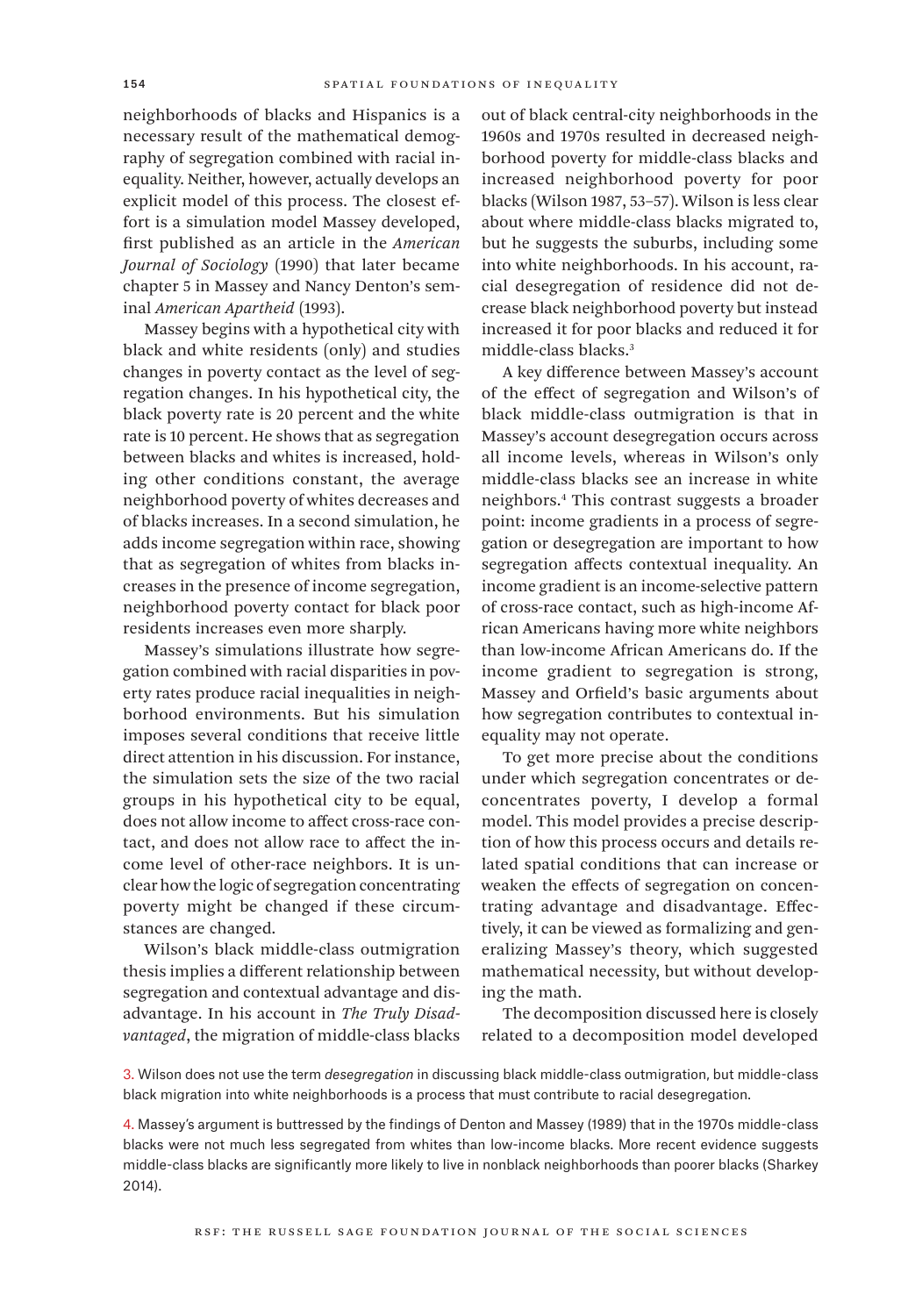and applied to understand poverty concentration (Quillian 2012). The model examines the outcome of poverty concentration by group, or the extent to which poor members of a racial group tend to have poor neighbors. By contrast, in the analysis in this manuscript, average poverty concentration is considered for all members of a racial or ethnic group. The model then examines how segregation affects contextual advantage or disadvantage on average for the segregated groups.

## Spatial Arrangement and Substantive Segregation Effects

In examining the effects of segregation on concentrating poverty, Massey's simulations focus purely on the mathematical effect of spatial rearrangement of population when segregation is increased. Other conditions, such as group size and poverty rates, are held fixed as segregation is changed. Yet as many scholars argue—including Massey—segregation has important substantive effects on populations beyond its mechanical spatial effect on neighborhood poverty. A reduction in segregation would increase the disadvantaged group's access to better labor markets and schools, which would decrease the disadvantaged group's poverty rate (see, for instance, Massey and Denton 1993, chapter 6; Quillian 2014).

Following Massey's simulations, the model I develop examines spatial arrangement effects of segregation only, omitting substantive effects. The spatial arrangement effect can be estimated precisely once the dynamics of the system are understood: they are a mathematical function of patterns of cross-group contact, as Massey and Orfield suggest. By contrast, substantive effects depend on a behavioral model with attendant uncertainties; in the literature of substantive segregation effects, estimates vary substantially. Also, spatial rearrangement effects on neighborhood poverty rates are immediate, whereas much of the behavioral effect occurs in a longer time scale gradually after segregation changes. For simplicity, in what follows I refer to spatial rearrangement effects simply as *segregation effects*. This omits potentially important but distinct substantive effects, which are not a focus of this article.

#### A Formal Population Model

The formal model considers segregation of a social group, the *group*, from the rest of the population, the *nongroup*. In the most common application, the group would be a racial or ethnic group.

In the model, aside from their group membership, individuals are either advantaged or disadvantaged. Although the dimension of advantage and disadvantage can be based on anything defined for individuals and distinct from the social groups, income is the typical dimension. Advantage or disadvantage are defined for individuals, but rates of advantage and disadvantage differ across groups. Advantaged groups are groups with low rates of individual disadvantage (and high rates of advantage); disadvantaged groups have high rates of individual disadvantage (and low rates of advantage).

In this analysis, the disadvantaged members of each group are operationalized as poor (income below the government poverty line) and the advantaged individuals as nonpoor (income above the poverty line). The group we focus on are denoted *g* in our models, and the poverty rate of group *g* is *Pov*<sub>c</sub>. Everyone not in the focal group is in the nongroup, denoted ng. The poverty rate of the nongroup is  $Pov_{n\sigma}$ . If the focal group is disadvantaged,  $Pov_{g} > Pov_{ng}$ . If the focal group is advantaged,  $Pov_{g}$  <  $Pov_{ng}$ . The most obvious application is to racial groups. In the United States, blacks or Hispanics would typically be disadvantaged groups and whites an advantaged group.

Consider the average contact that members of the group and the nongroup have with poor and nonpoor persons in a social context. This context could be a neighborhood, a school, a social network, or some other setting. For the ith context (neighborhood) denote the number of poor persons (both group and nongroup) in the context as  $p_i$ , the total number of persons in the context as  $t_i$ , and the number of group members in the context as  $g_i$ . Denote the total number of persons in the group summed across all contexts (all neighborhoods) with *G*. The average context of group poor persons with poor persons in their social context can be denoted using the *P*\* index of contact popularized by Stanley Lieberson (1988):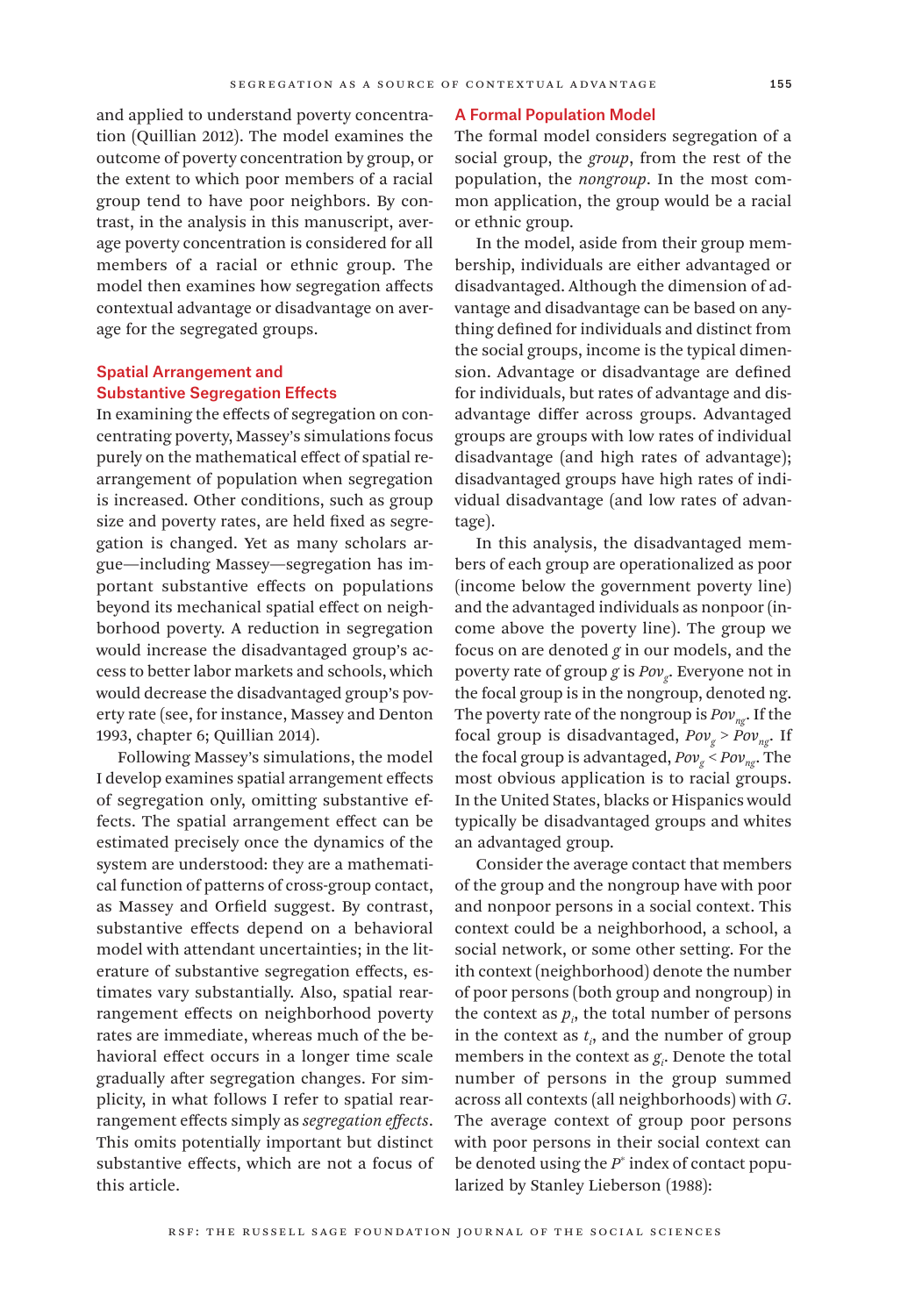$$
{}_{g}P_{g}^* = \sum_{i} \left(\frac{g_i}{G}\right) \left(\frac{p_i}{t_i}\right).
$$

This measure can be interpreted as the average percentage poor (disadvantaged) in the contexts of members of the group. Segregation will be measured with a standardized index related to indexes of contact, the variance ratio index of segregation, as discussed further.

The theory that segregation increases contextual disadvantage for disadvantaged groups or advantage for advantaged groups effectively proposes that as segregation between disadvantaged group *g* and others who are not in group *g* (*ng*) increases, *gP*\* *<sup>p</sup>* increases. If group *g* is advantaged, then  ${}_{g}P^*$  will decrease with segregation, reflecting declining contextual advantage with segregation for an advantaged group.

To formalize this relationship, we need to incorporate how segregation affects the average contact with contextual poverty of the poor and nonpoor. The additive decomposability of *P*\* indexes is useful in this regard. Average contact with poor in the social context is the sum of contact with poor of the disadvantaged group and contact with poor of who are not members of the group; although members of the nongroup have a lower poverty rate than members of the disadvantaged group, some members of the nongroup are poor:

$$
g P^*_{p} = g P^*_{gp} + g P^*_{ngp}.
$$

This formula includes two measures that are closely related to segregation: contact of group members with their own racial or ethnic group and with persons not of their own race or ethnic group. Segregation, however, is generally defined based on contact with all members of each group, not just their poor members. We want to introduce segregation overall to this equation but still get to a formulation with components that are substantively interpretable. To do so, first I manipulate the formula to include terms for own-group and other-group contact:

$$
g P^*_{p} = g P^*_{g} \left( \frac{g P^*_{gp}}{g P^*_{g}} \right) + g P^*_{ng} \left( \frac{g P^*_{ngp}}{g P^*_{ng}} \right).
$$

We can improve the interpretation of the ratios in parentheses by norming them by the poverty rate of each group:

$$
{}_{g}P^*{}_{p} = {}_{g}P^*{}_{g}\left(\frac{\frac{gP^*{}_{gp}}{gP^*{}_{g}}}{Pov_g}\right)Pov_g + {}_{g}P^*{}_{ng}\left(\frac{\frac{gP^*{}_{ngp}}{gP^*{}_{ng}}}{Pov_{ng}}\right)Pov_{ng}.\tag{1}
$$

The two components in the large brackets capture what we might think of as group membership effects on contact with poor persons of their own group (left term) and poor persons of the nongroup (right term). These ratios will be greater than 1 if members of the group have disproportionate contact with *disadvantaged* members of their own group (left term) or disproportionate contact with nongroup persons who are disadvantaged (right term), disproportionate being defined relative to their group's or the nongroup's poverty rate. If they are more likely to be in contact with nonpoor member of their own group (left term) or the nongroup (right term), these ratios will be less than one.

We can relate these terms mathematically to segregation by using the variance ratio index of segregation, a measure of segregation that is in the same family of measures as the exposure indexes. The variance ratio index is a wellestablished measure that fits key criteria desired in a segregation index (see James and Taeuber 1985).5 Like the index of dissimilarity, the variance ratio index varies from 0 (no segregation between groups) to 1 (perfect segregation). Also like dissimilarity, the variance ratio is a measure of evenness of distribution of one

5. The variance ratio index is defined as

$$
V_{(g)(ng)} = \sum_i \frac{t_i \left(\frac{g_i}{t_i} - \pi\right)^2}{T\pi(1-\pi)},
$$

where  $g_i$  denotes the population of the racial group in the ith tract,  $t_i$  is the total number of persons in the ith tract, *T* is the total population of the metropolitan area for which the measure is calculated, and *π* is the group proportion of the population in the metropolitan area.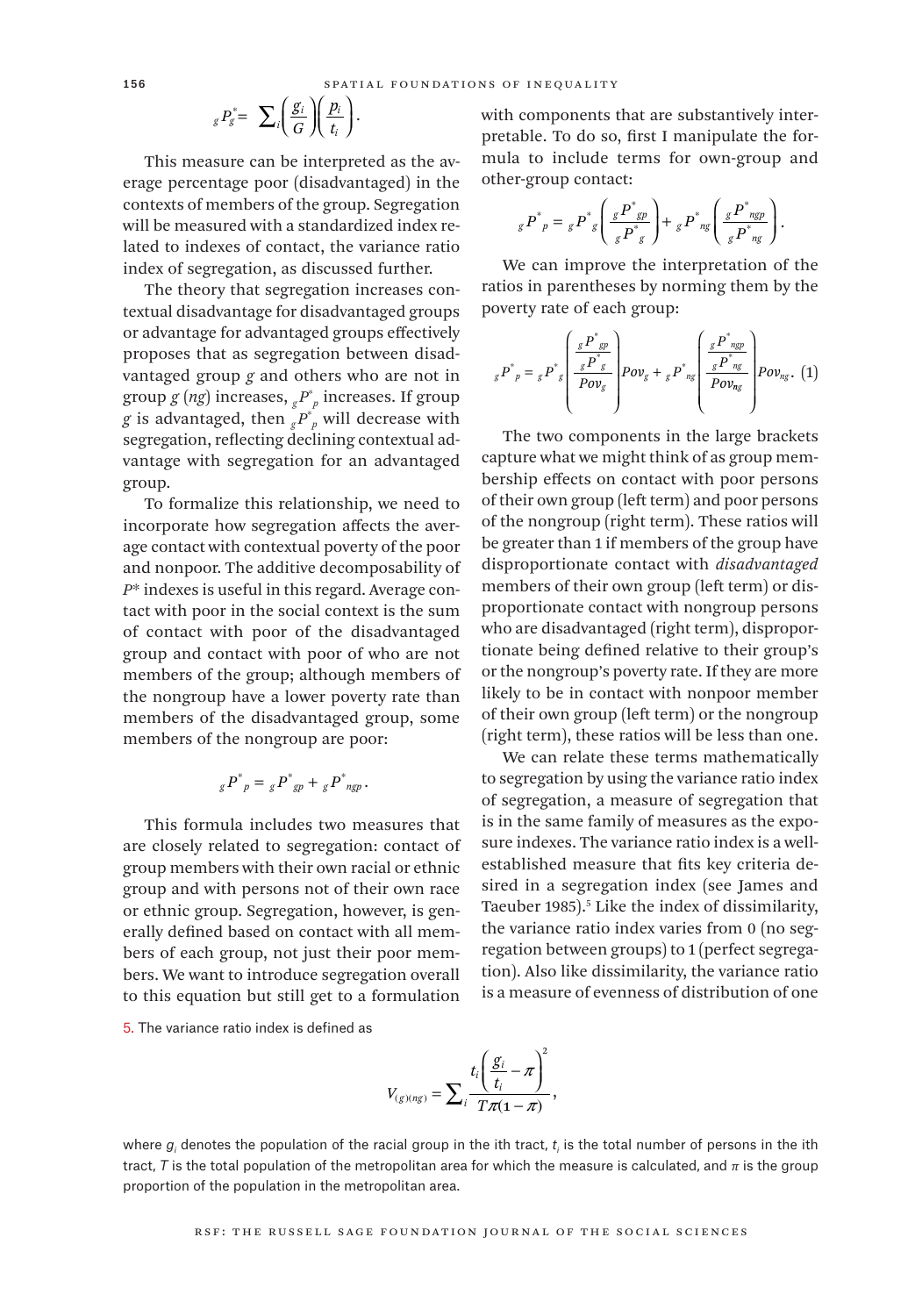group against the other (see Massey and Denton 1988).

The variance ratio index of segregation is related to the *P*\* contact index between group members and nonmembers by the relation:

$$
{}_{g}P^*_{ng} = p_{ng}(1 - V_{(g)(ng)}), \tag{2}
$$

where  $p_{n\sigma}$  is the proportion of the population nongroup and  $V_{(g)(ng)}$  is the variance ratio index of segregation between the group and the nongroup. Applying this relation to equation (1) we get:

$$
{}_{g}P^*{}_{p} = (1 - p_{ng}(1 - V_{(g)(ng)})) \left( \frac{gP^*{}_{gp}}{P \cdot g} \right) \rightarrow p_{\text{ov}_g}
$$

$$
+ p_{ng}(1 - V_{(g)(ng)}) \left( \frac{gP^*{}_{ngp}}{P \cdot g} \right) \rightarrow p_{\text{ov}_{ng}}.
$$

$$
(3)
$$

This last formula, (3), allows us to understand group neighborhood poverty contact in social context as a function of segregation (*V*) between the two groups and a series of other conditions: group poverty rates (*Povg* and *Povng*), group relative size  $(p_{ng})$ , and the two ratios shown in the big parentheses.

The ratios in the two large parentheses in (3) each have an interpretable meaning. They indicate relative contact of group members with, first, poor group members and, second, poor persons not in the group. Denote these terms *GxGP* and *GxNGP*:

$$
GxGP = \frac{\sum_{g} P^*_{g}}{Pov_g}
$$

$$
GxNGP = \frac{\sum_{g} P^*_{ng}}{Pov_g}
$$

$$
GxNGP = \frac{\sum_{g} P^*_{ng}}{Pov_{ng}}
$$

Rewriting (3) with these terms we get the following:

$$
{}_{g}P^{\ast}{}_{p} = (1 - p_{ng}(1 - V_{(g)(ng)})) (GxGP) Pov_{g}
$$
  
+ 
$$
p_{ng}(1 - V_{(g)(ng)}) (GxNGP) Pov_{ng}.
$$
 (4)

This formula is the same as (3) but *GxGP* and *GxNGP* replace the corresponding terms. Each term has an interpretable meaning. The formula in (4) is a decomposition of group contact with poor into a series of components.

These components represent:

- 1. Segregation of the group from the nongroup (*V*(*g*)(*ng*) ).
- 2. Relative group size, indicated here by percentage nongroup  $(p_{nq})$ .
- 3. The poverty rate of the group  $(Pow<sub>s</sub>)$ .
- 4. The poverty rate of the nongroup  $(Pow_{ng})$ .
- 5. The ratio (*GxGP*), indicating group members have disproportionately high or low contact with poor members of their own group. A ratio greater than one suggests disproportionate contact of the group with poor own-group members, a ratio less than one suggests disproportionate contact with nonpoor group members. This captures a poverty status effect on own-group contact.
- 6. The ratio (*GxNGP*), indicating group members have disproportionate contact with poor persons not in their group. A ratio greater than one suggests disproportional contact of the group with poor nongroup persons. This captures a group effect on the income level of nongroup persons in contact with group members.

Note that equation (4) includes no error term: it is a decomposition, not a statistical model. We can *perfectly* predict the average neighborhood poverty rate of a group in any city or other area for which these components are known. The equation in a sense defines the mathematically necessary accounting relationships that Massey and Orfield's discussions suggest underlie the process they observe.

One factor is not included in these components: a measure of within-group segregation between the poor and nonpoor. This is because within-group poverty status segregation shifts poverty contact between the poor and nonpoor of a group, but does not change average poverty contact across an entire group, which is the outcome of this analysis.

The components each represent different spatial conditions that we can manipulate to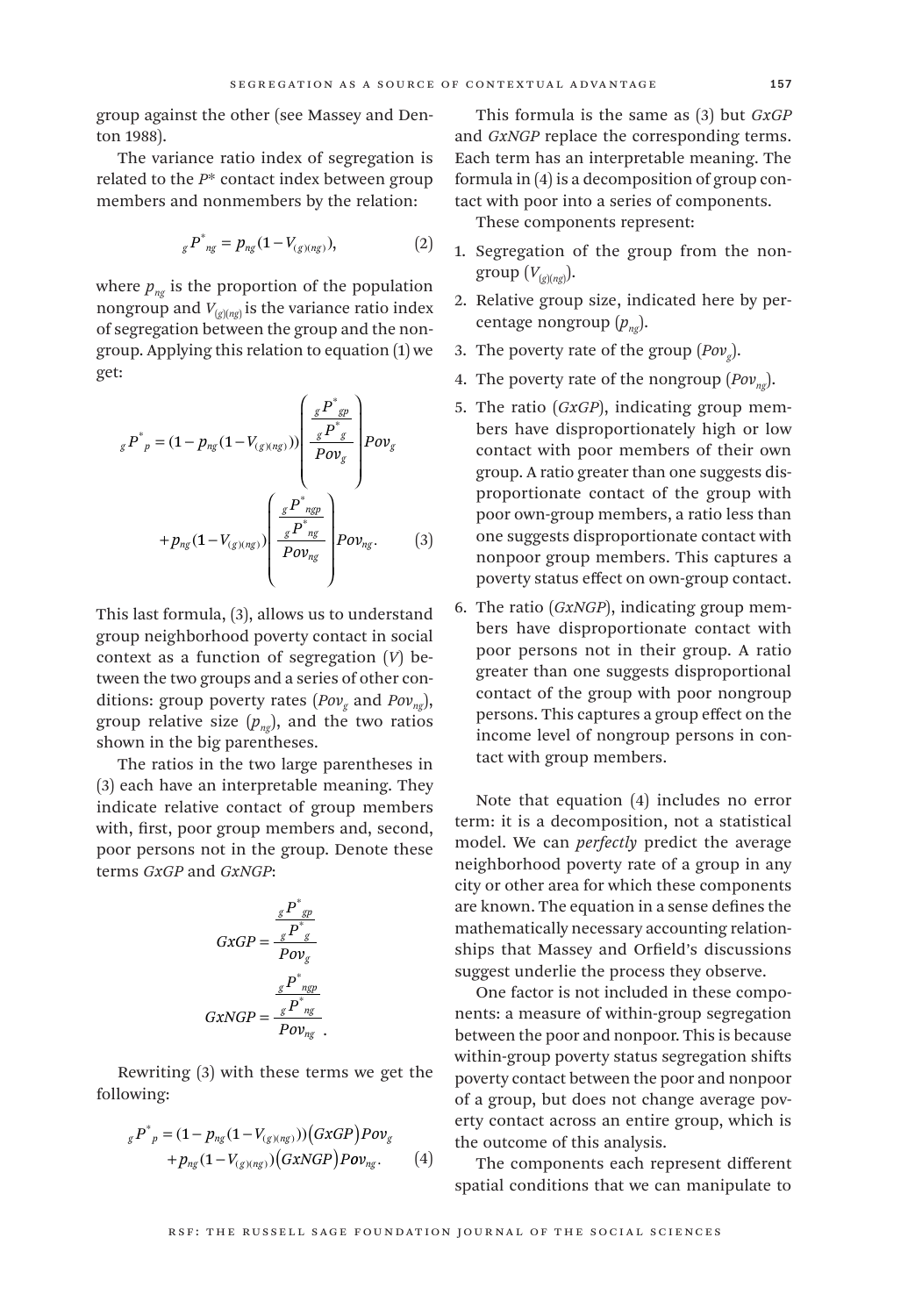predict poverty contact of a group under hypothetical changes in some of these conditions. Some combinations of component spatial conditions are not possible—a topic I lack space to explore in detail here—but these combinations can be avoided by focusing on small changes from observed values.

What does this imply about segregation? Equation (4) shows substantial interaction multiplication—between different factors in predicting the outcome. Terms that multiply together with segregation condition its effect, or increase or decrease the importance of segregation for increasing a group's contact with poverty. To clarify, we can multiply out (4) and group terms interacting with segregation, which produces

$$
{}_{g}P^{\dagger}{}_{p} = (GxGP)Pov_{g} + p_{ng}[(GxNGP)Pov_{ng} - (GxGP)Pov_{g}] + p_{ng}V_{(g)(ng)}[(GxGP)Pov_{g} - (GxNGP)Pov_{ng}].
$$
\n
$$
(5)
$$

The term on the second line of (5) shows components that multiply with segregation. This term is the key to understanding effects that alter the spatial rearrangement effect of segregation on group poverty concentration. Segregation matters for poverty concentration, but its effect in producing contextual advantage or disadvantage depends on several other factors represented in this model.

This formula implies that if the other components of the formula are held constant, then the effect of segregation is linear, and the slope of segregation is as follows:

Slope of 
$$
V_{(g)(ng)} = p_{ng}[(GxGP)Pov_g - (GxNGP)Pov_{ng}]
$$
. (6)

One possible application of this is to calculate the components and calculate the slope of segregation in a particular situation. For instance, using values computed for African Americans in Milwaukee from the 2007–2011 American Community Survey:

*Slope of V*  $_{(g)(ng)} = 0.835[(1.042)0.363]$  $-(1.899)0.095 = 0.165$ .

This gives an implied slope of segregation on poverty contact for blacks in Milwaukee of 0.165, holding other conditions constant, which is a large slope relative to most other segregation effects in American cities, as discussed further.

Equation (6) suggests several conclusions about segregation and poverty contact across racial groups:

• Conclusion 1: Under regular conditions, segregation will tend to increase the average advantage of the contexts of the advantaged segregated group and increase the average disadvantage of contexts of the disadvantaged segregated group.

I will delay my discussion of regular conditions, but to preview, as long as the subtraction in the middle of (6) is positive and group *g* is a disadvantaged group, segregation will build contextual advantage and disadvantage as Massey suggests.

• Conclusion 2: All else equal, the strength of effect of segregation in increasing average contextual advantage or disadvantage for a group is proportional to the difference in the level of advantage or disadvantage between the group and persons in other groups.

Segregation does not matter for group contextual advantage if the group and nongroup have the same level of advantage or disadvantage. In equation (6), this is evident from how the group poverty rate and the nongroup rate subtract.

Past accounts get this point partially incorrect by focusing on only the poverty rate of the disadvantaged group alone. In particular, Massey and Mitchell Eggers (1990) emphasize that there should be an interaction between segregation and nonwhite group poverty rates in predicting group neighborhood poverty contact. But, in fact, the interaction should be between segregation and the difference in poverty rates between the group and everyone not in that group, not the group poverty rate.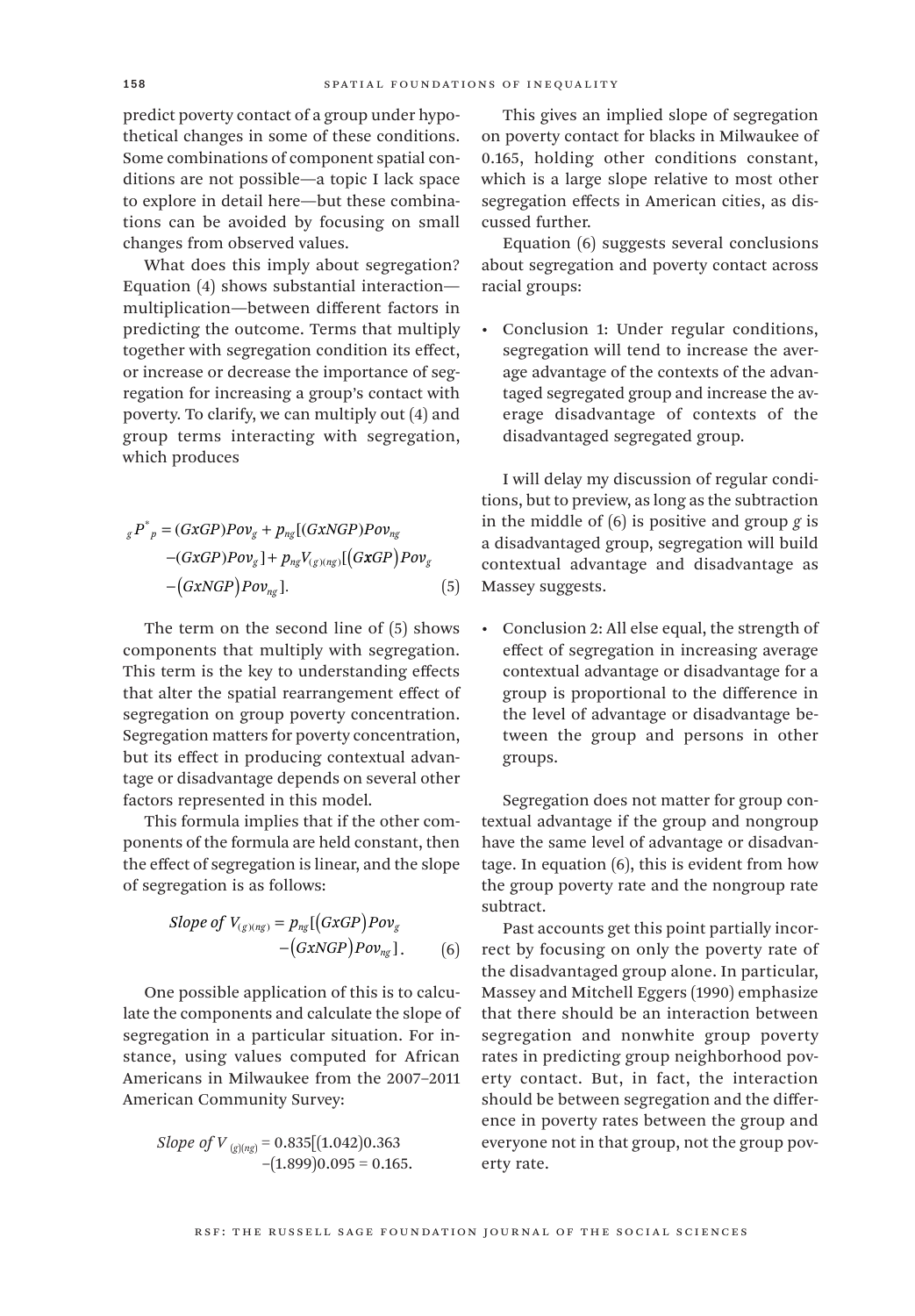• Conclusion 3: All else equal, the strength of the segregation effect on contextual disadvantage of a group is increased if the group members in contact with their own group are more often individually disad-

In the model, the ratio (*GxGP*) indicates how much more likely disadvantaged group members are to be in contact with their own group (*g*) than all group members. A ratio larger than one indicates disadvantaged persons have more own-group neighbors than the average for their group. If black middle-class migration has occurred, resulting in affluent blacks living in mostly nonblack neighborhoods and poorer blacks living in black neighborhoods, we would expect a ratio significantly above one for blacks.

vantaged.

A sharp own-group income gradient to segregation—in which group members who are advantaged have fewer own-group neighbors than disadvantaged group members—tends to increase the effect of the level of segregation on creating contextual disadvantage for disadvantaged groups (relative to the same level of segregation with a less-sharp income gradient to segregation) because as segregation increases in the presence of a sharp income gradient to segregation, the poorer members of the group are sorted into poor own-group neighborhoods, concentrating their contact among group members and reducing contact of nongroup members with group poverty.

In Wilson's account of black middle-class outmigration, black racial segregation decreased and the income gradient to black segregation increased. He suggests that these two changes roughly offset each other, producing no major change in average black poverty contact. As he emphasizes, however, this increased average poverty concentration for poor blacks while decreasing it for middle-class blacks.

• Conclusion 4: The strength of the segregation effect on contextual disadvantage for a group is decreased if the nongroup members in contact with group members are disproportionately likely to be disadvantaged.

Conclusion 4 is based on the (*GxNGP*) term in equation (6). To the extent that nongroup members in contact with group members are more likely to be disadvantaged, segregation effects are weakened because as segregation declines, group members trade disadvantaged own-group members for disadvantaged othergroup members. This condition is indicated by ratios of (*GxNGP*) substantially above one.

• Conclusion 5: The segregation effect on the focal group's neighborhood poverty contact will be larger if a group is small in relative size.

Segregation changes more strongly influence contextual disadvantage (or advantage) when group size is relatively small. Group relative size is inversely related to the percentage nongroup, shown as  $P_{nq}$  in the slope formula of equation (6).

If a group is relatively small in size, then a change in the standardized segregation index will have more effect on contact than if a group is large. A group that is only 10 percent of the local population, for instance, will generally have many more nongroup neighbors as segregation declines and they are spread out over the metropolitan neighborhoods that are mostly composed of other-group members. By contrast, if a group is relatively large then a change in segregation will have much weaker effect on who they are in contact with. A group that is 80 percent of the population of an area will only have a moderate increase in othergroup neighbors with substantially lower segregation.

• Conclusion 6 (regularity conditions for conclusion 1): For a disadvantaged group g, if  $(GxGP)Pov<sub>g</sub>$  >  $(GxNGP)Pov<sub>ng</sub>$  segregation will increase contextual disadvantage as suggested by the Massey model. For an advantaged group *g*, if  $(GxGP)Pov<sub>g</sub> < (GxNGP)$ *Povng* segregation will increase contextual advantage as suggested by the Massey model.

This condition comes straight from the slope formula for segregation of equation (6).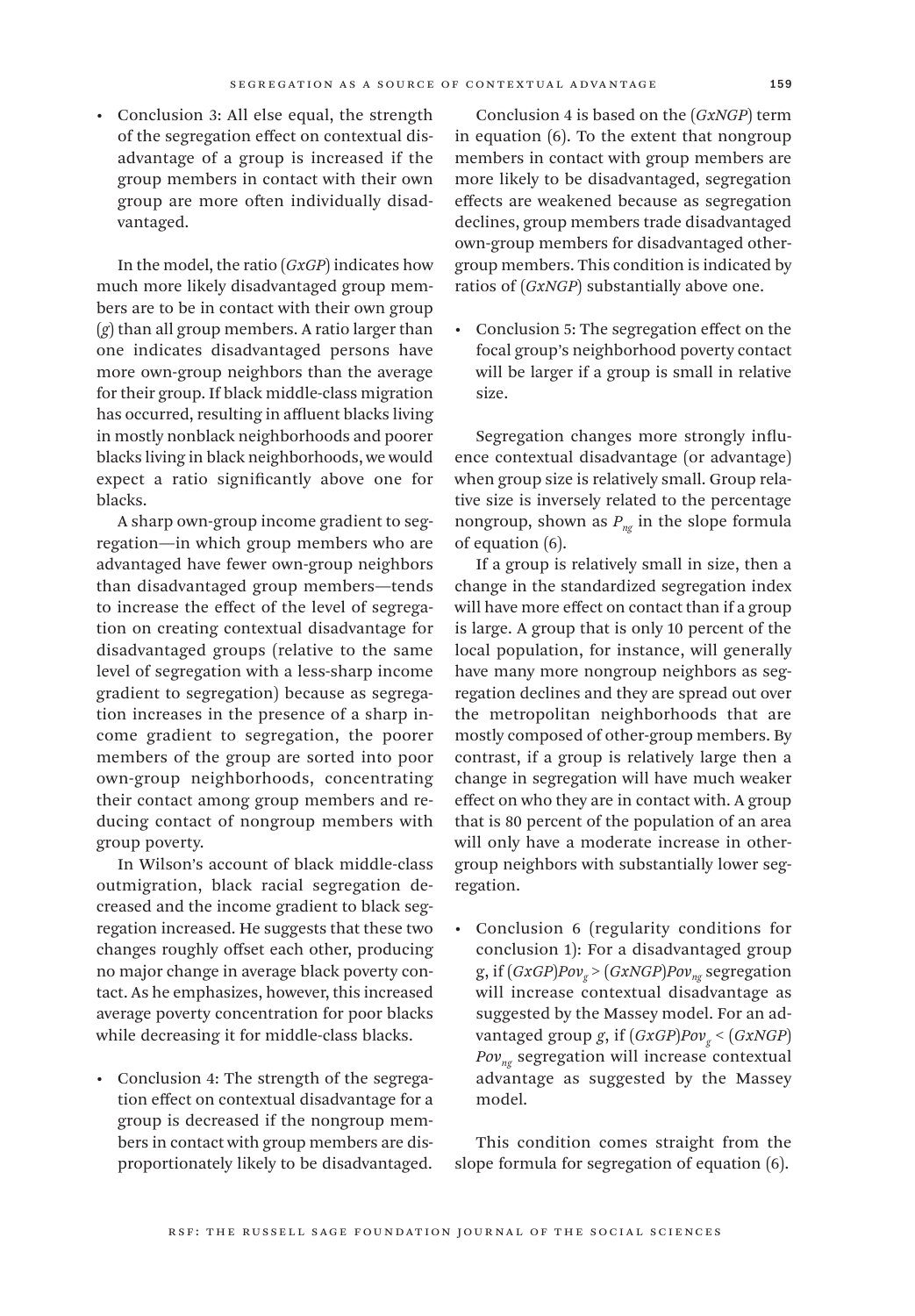**Figure 1.** Metropolitan Neighborhood Poverty Contact, 2007–2011, Whites



*Source:* American Community Survey 2007–2011 (Minnesota Population Center 2011).

### **APPLICATION**

We can examine the parts of this model to assess how segregation contributes to contextual advantage or disadvantage through spatial rearrangement in a particular situation. My application of this model is to segregation between residential neighborhoods and racial groups in American cities from 2007 to 2011.

The groups in the analysis are non-Hispanic whites, blacks, and Hispanics.<sup>6</sup> For this analysis, I define disadvantaged as poor and advantaged as nonpoor. Poverty is defined as living in a family with income below the official U.S. government poverty threshold.

I calculate the basic elements of the decomposition using data from the American Community Survey from 2007 to 2011. I use the version of the data from the National Historical Geographic Information System (Minnesota Population Center 2011). The context I use here is the neighborhood, census tracts serving as the usual proxy. Only metropolitan areas with at least twenty thousand persons in the group are used for calculating statistics by group, because segregation measures are often thought to have little meaning when groups are very small in size.

**Figure 2.** Metropolitan Neighborhood Poverty Contact, 2007–2011, Blacks



*Source:* American Community Survey 2007–2011 (Minnesota Population Center 2011).





*Source:* American Community Survey 2007–2011 (Minnesota Population Center 2011).

As discussed, the outcome variable is average group member contact with poor in their census tracts,  ${}_{g}P_{p}^{*}$ , where the groups are the three racial-ethnic groups. This measure is equivalent to average neighborhood poverty rate among persons of each racial-ethnic group. Calculated separately for each metropolitan area with at least twenty thousand

6. Non-Hispanic whites are persons who identify themselves as white (alone, selecting no other-race category) on the census race question and indicate they are not of Hispanic origin. Blacks are respondents who identify as black alone on the race question, including black Hispanics. The category Hispanic includes everyone who indicates Hispanic origin. The black and Hispanic categories overlap somewhat. Poverty counts in the American Community Survey are not provided separately for non-Hispanic blacks.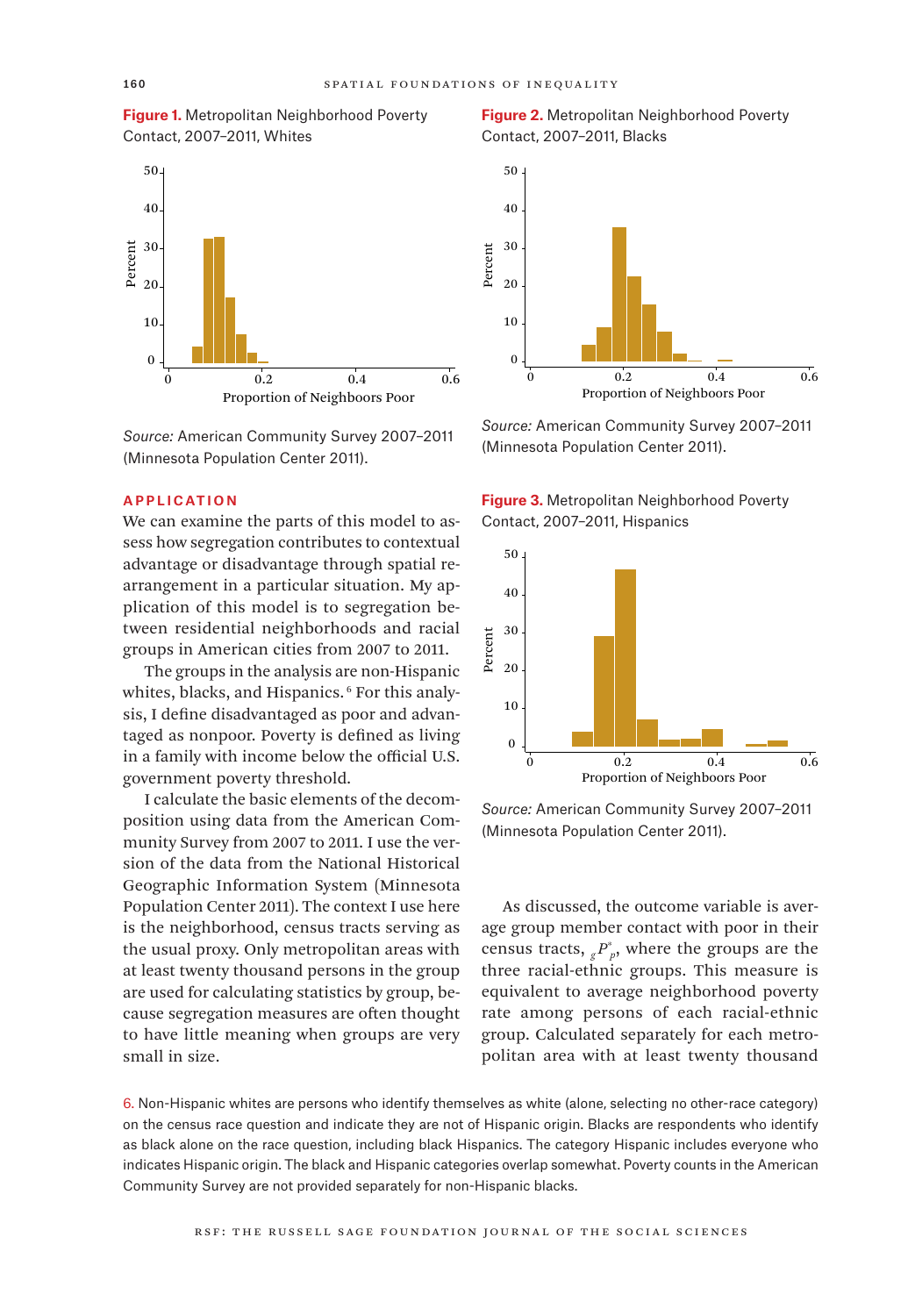| Variable                                           | White   | <b>Black</b> | Hispanic |
|----------------------------------------------------|---------|--------------|----------|
| Outcome: share poor neighbors in tract of average  | 0.108   | 0.215        | 0.212    |
| group resident $(_{a}P_{b}^{*})$                   | (0.029) | (0.049)      | (0.081)  |
| Segregation group/not group ( $V_{(q)(nq)}$ )      | 0.270   | 0.357        | 0.219    |
|                                                    | (0.119) | (0.144)      | (0.104)  |
| Group poverty rate ( $Pov_q$ )                     | 0.090   | 0.247        | 0.243    |
|                                                    | (0.027) | (0.060)      | (0.077)  |
| Nongroup poverty rate ( $Pov_{na}$ )               | 0.237   | 0.113        | 0.132    |
|                                                    | (0.056) | (0.035)      | (0.082)  |
| Percentage not group $(p_{na})$                    | 0.335   | 0.799        | 0.627    |
|                                                    | (0.162) | (0.098)      | (0.251)  |
| GxGP: own-group disproportionality in neighbors of | 0.930   | 1.093        | 1.123    |
| group poor $(qp \rightarrow q)$                    | (0.036) | (0.060)      | (0.080)  |
| GxNGP: poverty disproportionality in other-race    | 0.830   | 1.449        | 1.230    |
| neighbors of group $(q \rightarrow nqp)$           | (0.096) | (0.264)      | (0.188)  |
| N (metropolitan areas)                             | 380     | 175          | 184      |

**Table 1.** Neighborhood Poverty Contact Decomposition, Metropolitan Means

*Source:* American Community Survey 2007–2011, NHGIS version (Minnesota Population Center 2011). *Note:* Means calculated with weights for MSA population of indicated group. Metropolitan areas with twenty thousand or more group members are included. Standard deviations in parentheses.

members of each group, the metropolitan  ${}_{g}P_{p}^{*}$ figures are shown as histograms in figures 1 through 3. As we can see, blacks and Hispanics have significantly higher rates of neighborhood poverty contact than whites, a result also noted by John Logan (2011) and others.

I calculate the components of the decomposition formula (5) from tract data for each metropolitan area. Means of components at the metropolitan level by race and ethnic group are shown in table 1.

For *GPxG*, the ratios above one for blacks and Hispanics indicate that poor blacks and Hispanics have more black or Hispanic neighbors than nonpoor blacks or Hispanics. But these ratios are not very far above 1, indicating that the disparity is not very large. The white ratio below 1 indicates that, on average, poor whites have fewer white neighbors than nonpoor whites.

For *GxNGP*, the ratios for blacks and Hispanics deviate further from one, averaging 1.449 for blacks and 1.230 for Hispanics. What this suggests is that the other-race neighbors of blacks and Hispanics tend to have significantly higher poverty rates than the other-race average. This is highlighted in Quillian (2012): disproportionate poverty of the nongroup neighbors of blacks and Hispanics contributes importantly to high neighborhood poverty contact for these groups.

# The Role of Segregation in Racial Disparities in Neighborhood Poverty Contact

The decomposition model developed earlier validates the intuition of Massey (1990) that segregation concentrates poverty, but also demonstrates that this effect depends on a set of other spatial conditions.

The first question I consider is whether the correct conditions hold for segregation to increase contextual advantage for whites and contextual disadvantage for blacks and Hispanics. To address this question, I calculate the slope of the segregation effect on contextual disadvantage for whites, blacks, and Hispanics for each metropolitan area from equation (6). This leads to a distribution of slopes for each group across metropolitan areas. For a 1 unit change in segregation, holding other conditions present in the decomposition constant, the slope is the indicated change in average neighborhood poverty for the group.

Table 2 shows means of the slopes by group, and figures 4 through 6 show histograms of the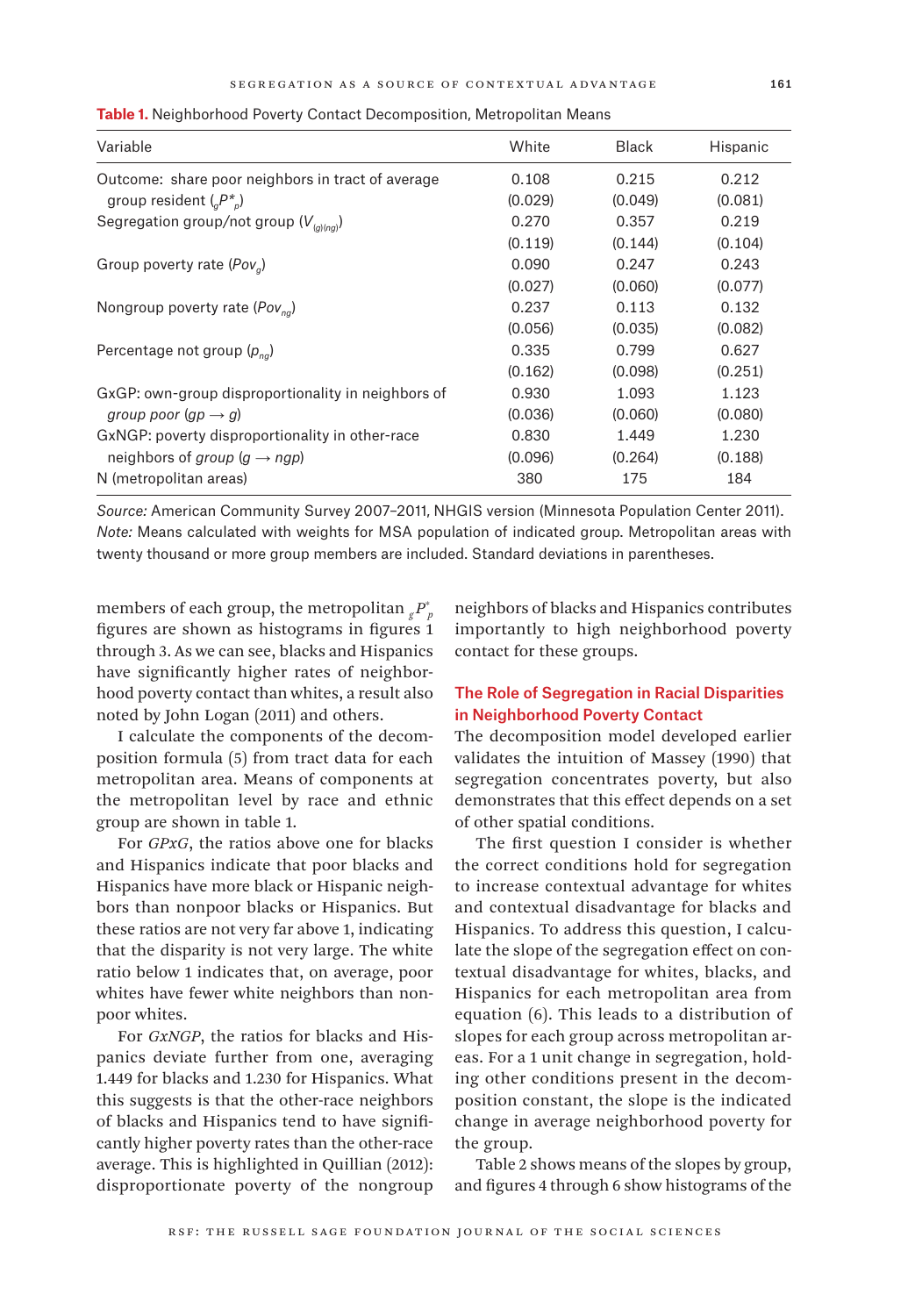| All Variables at Original Values | Whites   | <b>Blacks</b> | <b>Hispanics</b> |
|----------------------------------|----------|---------------|------------------|
| Mean                             | $-0.034$ | 0.086         | 0.075            |
|                                  | (0.014)  | (0.051)       | (0.049)          |
| $GxGP = 1$ for all metro areas   |          |               |                  |
| Mean                             | $-0.032$ | 0.067         | 0.054            |
|                                  | (0.013)  | (0.042)       | (0.033)          |
| $GxNGP = 1$ for all metro areas  |          |               |                  |
| Mean                             | $-0.048$ | 0.125         | 0.093            |
|                                  | (0.022)  | (0.054)       | (0.061)          |
| N (metropolitan areas)           | 380      | 175           | 184              |

|  |  | Table 2. Metropolitan Segregation Slopes |  |
|--|--|------------------------------------------|--|
|  |  |                                          |  |

*Source:* American Community Survey 2007–2011, NHGIS version (Minnesota Population Center 2011).

*Note:* Means calculated with weights for group metropolitan population. Only MSAs with at least twenty thousand group members are included. Standard deviations in parentheses.

slopes over metropolitan areas for each group. For whites, almost all of the slopes are negative, indicating that contextual disadvantage goes down as segregation goes up. Their contextual advantage increases with segregation, indicated here by a decline in their average neighborhood poverty rate as segregation increases. Of 379 metropolitan areas (with at least twenty thousand non-Hispanic white residents), all but one have negative slopes; the exception is Honolulu.

For blacks and Hispanics almost all slopes of segregation on neighborhood poverty contact are positive. For blacks, the slope is negative rounded to two decimal places for only three of 175 metropolitan areas; for Hispanics, the slope is positive for all metropolitan areas.<sup>7</sup> A marginal change in segregation, keeping other spatial conditions constant, increases neighborhood poverty rates for blacks and Hispanics in almost every American metropolitan area. This leads to a further conclusion.

• Conclusion 7: In almost all American metropolitan areas, an increase in segregation, holding other conditions in the decomposition constant, would decrease white neighborhood poverty contact and increases black and Latino poverty contact. The con-

**Figure 4.** Slope of Segregation on Neighborhood Poverty, 2007–2011, Whites



*Source:* American Community Survey 2007–2011, NHGIS version (Minnesota Population Center 2011).

ditions for segregation to build contextual advantage via spatial rearrangement among advantaged racial groups and contextual disadvantage for disadvantaged groups hold for residential segregation in almost all American metropolitan areas.

A fixed change in segregation in general has a bigger effect on increasing neighborhood poverty for black and Hispanics than decreas-

7. The metropolitan areas with negative black slopes are Springfield, Massachusetts; El Paso, Texas; East Stroudsbourg, Pennsylvania; and New York City. These slopes are relatively very small, and the slope for New York is nearly zero (-0.005).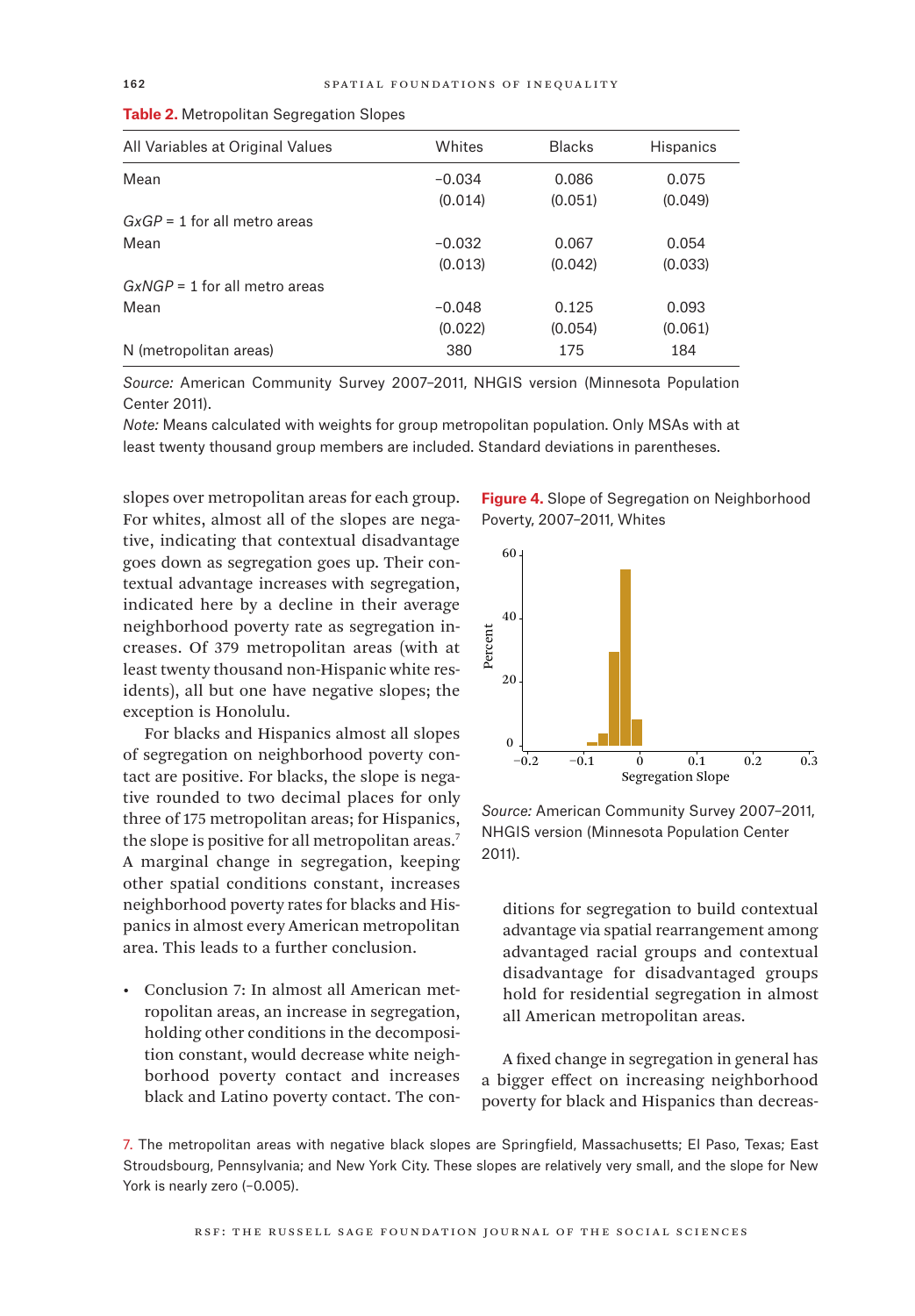



*Source:* American Community Survey 2007–2011, NHGIS version (Minnesota Population Center 2011).

ing neighborhood poverty for whites. As shown in figures 4 through 6, the negative slopes for whites are generally smaller in magnitude than the positive slopes for blacks and Hispanics. On average, the effect are two to two and a half times larger at increasing black and Hispanic neighborhood poverty rates than at decreasing white neighborhood poverty rates.

This is mostly a result of differences in group size (see conclusion 5). Because whites are a larger share of the population of their metropolitan areas, desegregation increases average neighborhood poverty contact only a little because other groups are too small to boost the white neighborhood poverty rate very much. By contrast, blacks and Hispanics are usually smaller shares of their metropolitan areas, with the result that decreases in segregation produce a larger percentage of nongroup members in their neighborhoods. This is another conclusion.

• Conclusion 8: An increase in segregation, holding other conditions constant, would cause black and Hispanic neighborhood poverty rates to increase more than white rates drop, which largely reflects effects of group size.

A final area of investigation of the slopes relates to conclusions 3 and 4. Conclusion 3 is that segregation effects will tend to be stronger

**Figure 6.** Slope of Segregation on Neighborhood Poverty, 2007–2011, Hispanics



*Source:* American Community Survey 2007–2011, NHGIS version (Minnesota Population Center 2011).

if poor group members have disproportionately more own-group neighbors. Conclusion 4 is that segregation effects will tend to be weaker if a group has disproportionately poor nongroup neighbors.

Table 2 addresses the question of how important in practice these conditions are for segregation effects. In the group decomposition model, I force the situation of no income gradient to own-race neighborhood residence: poor and nonpoor are then treated as equally likely to have own-race neighbors. As expected, this results in weaker segregation effects—the means of the slopes are closer to zero. Although the effects do get smaller, the changes are not especially large. This is not too surprising given that on average the *GxGP* term is close to one.

The nongroup decomposition model forces the condition that other-race neighbors have poverty rates equal to the other-race average. It shows that this condition makes a significant difference. The slopes increase in magnitude by 25 percent (Hispanics) to about 45 percent (blacks) relative to the base slopes. This yields a further conclusion.

• Conclusion 9: Neighborhood segregation effects in U.S. metropolitan areas are partially suppressed because the other-race neighbors of disadvantaged group members tend to be disproportionately poor.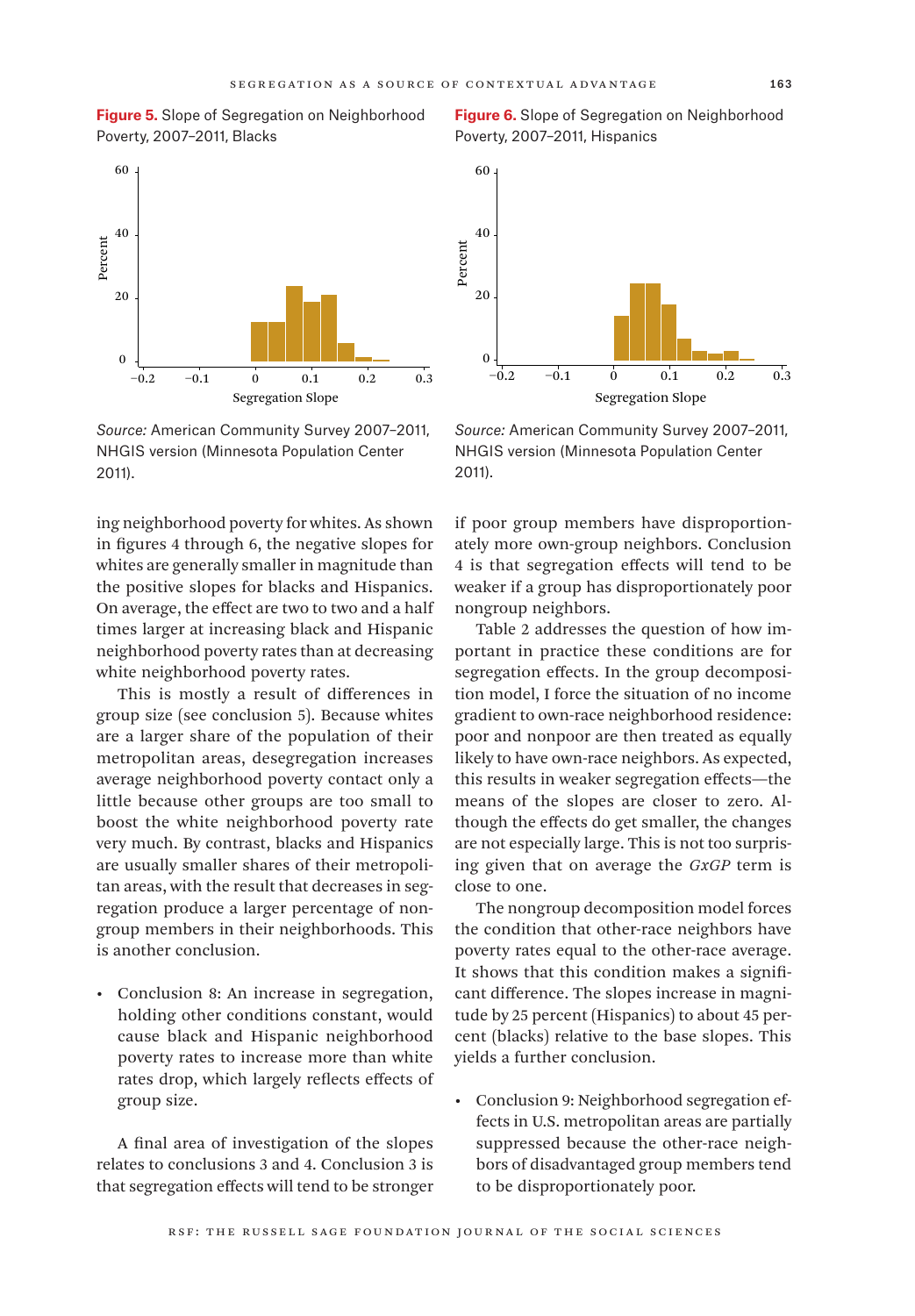| Metropolitan Averages                                   | Whites  | <b>Blacks</b> | <b>Hispanics</b> |
|---------------------------------------------------------|---------|---------------|------------------|
| Estimated effect 25 percent reduction in segregation    | 0.002   | $-0.008$      | $-0.004$         |
|                                                         | (0.001) | (0.006)       | (0.003)          |
| Effect as percentage change from base ${}_{a}P_{a}^{*}$ | 2.5%    | $-3.4%$       | $-2.2%$          |
|                                                         | (1.5)   | (2.2)         | (1.2)            |
| Effect as percentage change toward racial equality in   | $9.0\%$ | 9.8%          | 9.6%             |
| neighborhood poverty contact                            | (6.0)   | (5.3)         | (9.6)            |
| N (metropolitan areas)                                  | 380     | 175           | 184              |

**Table 3.** Changes in Neighborhood Poverty Contact with Segregation Decrease

*Source:* American Community Survey 2007–2011, NHGIS version (Minnesota Population Center 2011). *Note:* Means calculated with weights for group metropolitan population. Only MSAs with at least twenty thousand group members are included. Standard deviations in parentheses.

As segregation declines, blacks or Hispanics often trade own-race neighbors for poor otherrace neighbors, weakening the reduction in contextual disadvantage with declines in segregation from other groups.

## Spatial Arrangement Effects of Segregation on Contextual Advantage

How much of contextual advantage for whites, and disadvantage for blacks and Latinos, can be attributed to the spatial arrangement effect of segregation? I address this question initially by simulating a 25 percent reduction in racial segregation while holding other conditions constant based on the decomposition model. This is assuming segregation declines, but spatial patterns of how income influences crossrace contact, group relative size, and group poverty rates are unchanged by this migration.

In holding poverty rates constant, these estimates omit substantive effects. Empirical studies suggest a decline in segregation would also tend to reduce the poverty rate of the disadvantaged group, although this effect may tend to lag a change in segregation. In the spirit of the Massey (1990) simulation, I focus only on estimating the effect from spatial rearrangement with declining segregation.

The effect of a 25 percent reduction in residential segregation is estimated for all metropolitan areas by using the slope formula to estimate the change in neighborhood poverty for each group with a 25 percent segregation reduction, holding all other components of the decomposition constant. Metropolitan mean effects from this procedure are shown in table 3. Table 3 also shows effects scaled two other ways: as the percentage change in average neighborhood poverty contact relative to the metropolitan base level, and as a percentage change in average neighborhood poverty contact relative to the rate that would prevail if there was no racial inequality in poverty contact. Racial equality in neighborhood poverty contact is the situation in which each racial group on average lives in a neighborhood with the average metropolitan poverty rate.

The results show effects in the expected direction. For blacks the average slope is –0.008, which corresponds to an average change in poverty contact from base of –3.4 percent. This is a reduction in racial neighborhood inequality of 9.8 percent.<sup>8</sup> For Hispanics the change is –0.004, or an average change from base of –2.2 percent, which is a 9.6 percent reduction in racial neighborhood inequality in poverty contact. A 25 percent decrease in segregation then moves the black and Hispanic rate about 10 percent of the way toward the level that would hold if there were racial equality in poverty contact. As conclusion 9 states, a 25 percent reduction does not produce more change, in part be-

8. The reduction in racial neighborhood inequality percentage is the change in poverty contact divided by the difference between group poverty contact and group poverty contact if all groups experienced equal neighborhood poverty (in which case all groups would experience the average metropolitan poverty rate).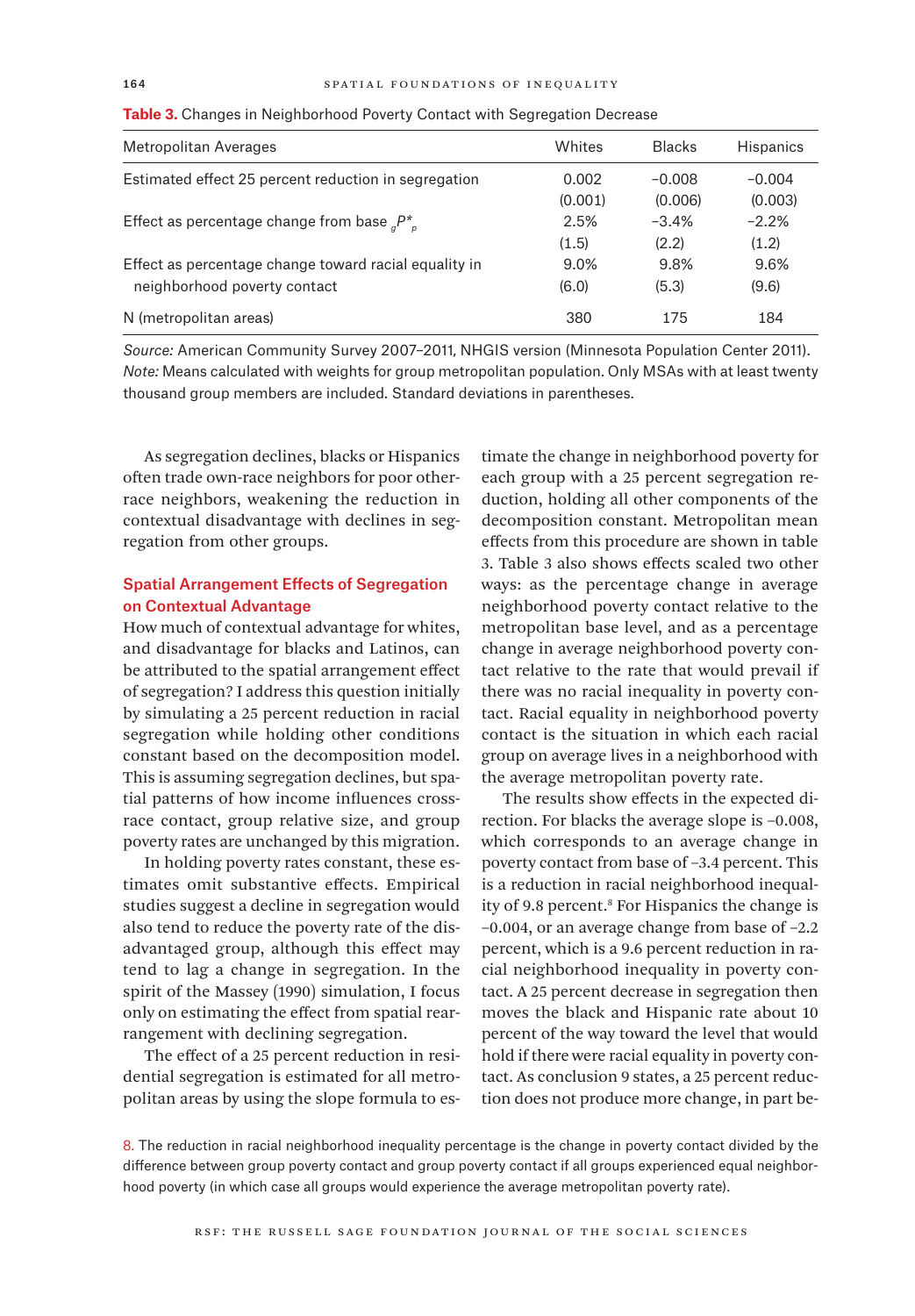|  | I<br>I |  |
|--|--------|--|
|  |        |  |

|  | Table 4. Estimates of Change in Poverty Contact with 25 Percent Decrease in Segregation |  |  |  |
|--|-----------------------------------------------------------------------------------------|--|--|--|
|  |                                                                                         |  |  |  |

|               | Metropolitan Area                | Change   | % Change<br>from Base | % Reduction in<br>Group Inequality |
|---------------|----------------------------------|----------|-----------------------|------------------------------------|
| <b>Whites</b> |                                  |          |                       |                                    |
|               | 1 Pine Bluff, AR                 | 0.009    | 5.9                   | 14.8                               |
|               | 2 Albany, GA                     | 0.009    | 5.4                   | 10.8                               |
|               | 3 Monroe, LA                     | 0.009    | 5.9                   | 12.6                               |
|               | 4 Memphis, TN-MS-AR              | 0.008    | 7.2                   | 11.9                               |
|               | 5 Montgomery, AL                 | 0.007    | 6.1                   | 13.8                               |
|               | 6 Jackson, MS                    | 0.007    | 5.9                   | 11.0                               |
|               | 7 Yakima, WA                     | 0.007    | 4.2                   | 12.3                               |
|               | 8 Brownsville-Harlingen, TX      | 0.007    | 2.4                   | 10.1                               |
|               | 9 Yuma, AZ                       | 0.007    | 4.3                   | 12.3                               |
|               | 10 Macon, GA                     | 0.006    | 4.3                   | 10.1                               |
| <b>Blacks</b> |                                  |          |                       |                                    |
|               | 1 Niles-Benton Harbor, MI        | $-0.029$ | $-8.1$                | 15.2                               |
|               | 2 Milwaukee-Waukesha, WI         | $-0.024$ | $-7.8$                | 14.1                               |
|               | 3 Monroe, LA                     | $-0.023$ | $-6.5$                | 17.7                               |
|               | 4 Peoria, IL                     | $-0.022$ | $-7.4$                | 12.2                               |
|               | 5 St. Louis, MO-IL               | $-0.019$ | $-8.1$                | 16.5                               |
|               | 6 Saginaw, MI                    | $-0.019$ | $-5.0$                | 10.0                               |
|               | 7 Detroit-Warren-Dearborn, MI    | $-0.019$ | $-6.3$                | 13.4                               |
|               | 8 Cleveland-Elyria, OH           | $-0.018$ | $-6.4$                | 13.2                               |
|               | 9 Chicago-Naperville-Elgin, IL   | $-0.018$ | $-7.3$                | 15.3                               |
|               | 10 Cincinnati, OH-KY-IN          | $-0.017$ | $-7.1$                | 14.4                               |
|               | <b>Hispanics</b>                 |          |                       |                                    |
|               | 1 Reading, PA                    | $-0.024$ | $-7.4$                | 12.4                               |
|               | 2 Springfield, MA                | $-0.020$ | $-6.5$                | 13.4                               |
|               | 3 Allentown-Bethlehem-Easton, PA | $-0.014$ | $-6.0$                | 11.1                               |
|               | 4 Hartford, CT                   | $-0.012$ | $-5.4$                | 9.8                                |
|               | 5 Lancaster, PA                  | $-0.011$ | $-5.5$                | 10.5                               |
|               | 6 Philadelphia-Camden, PA-NJ     | $-0.011$ | $-4.8$                | 10.1                               |
|               | 7 Worcester, MA-CT               | $-0.011$ | $-5.1$                | 9.7                                |
|               | 8 Kennewick-Richland, WA         | $-0.011$ | $-4.7$                | 13.9                               |
|               | 9 Providence-Warwick, RI-MA      | $-0.010$ | $-4.2$                | 8.3                                |
|               | 10 New Haven-Milford, CT         | $-0.010$ | $-4.5$                | 9.6                                |

*Source:* American Community Survey 2007–2011, NHGIS version (Minnesota Population Center 2011). *Note:* For metropolitan areas with at least twenty thousand persons in the indicated group. Changes are holding other decomposition elements constant. Reduction in group inequality is equal to change/ (base-(total metropolitan poverty rate)).

cause of the disproportionate poverty of the other-race neighbors of blacks and Hispanics.

These are metropolitan averages and hide considerable heterogeneity in the effects. Table 4 shows the effects of segregation on poverty concentration from this procedure for cities in which these effects tend to be largest. Some

metropolitan areas have conditions that produce larger segregation effects. In these metropolitan areas, effects are significantly larger, changing average poverty contact by 3 percent to 8 percent from base, which produces reductions of racial inequality in neightborhood poverty rates of 7 percent to 15 percent.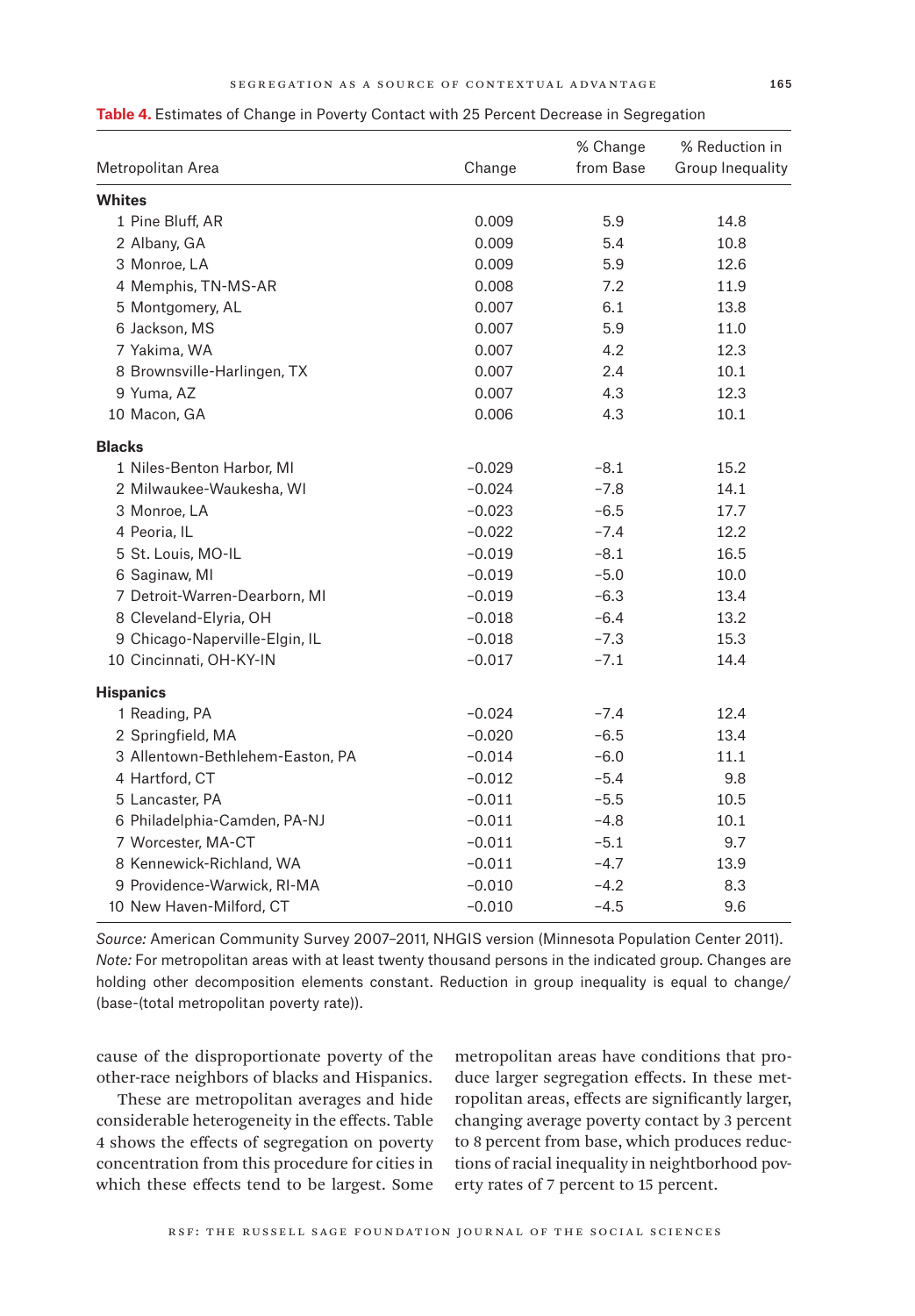• Conclusion 10: A 25 percent decrease in racial segregation, holding other factors constant, produces reductions in racial inequality in neighborhood poverty of 9 to 10 percent from base due to change in spatial arrangement. The effects are not larger because of the effects of other spatial conditions like the segregation of blacks and Hispanics from more affluent other-race neighbors.

The cities for which segregation effects are largest, shown in table 4, are also worth attention. The largest white contextual advantage effects from segregation are typically found in cities in the South and Texas border cities. These areas tend to have high nonwhite poverty rates and large shares of their population nonwhite. Segregation under these conditions especially shields whites from neighborhood poverty.

Black neighborhood poverty rates are most elevated by segregation in former industrial cities, disproportionately in the Midwest, such as Milwaukee, Detroit, Cleveland, Chicago, and Cincinnati. Two primary reasons explain this phenomenon. First, these cities tend to have the highest black-nonblack segregation scores—giving them large changes corresponding to a 25 percent decrease. Second, these cities tend to have high black poverty rates and low to moderate nonblack poverty rates.

Hispanic neighborhood poverty rates tend to be most sensitive to change in segregation in several northeastern cities. These tend to be areas with relatively small Hispanic populations and high poverty rates for their Hispanic residents.

• Conclusion 11: The neighborhood poverty reduction to whites from segregation, holding other conditions constant, tend to be largest in midwestern, southern, and Texas border cities. The neighborhood poverty increase for blacks from an increase in segregation tends to be largest in midwestern cities. The neighborhood poverty increase for Hispanics from an increase in segregation tends to be largest in northeastern cities.

## Effects from Eliminating Racial Segregation

Finally, I consider a last counterfactual to assess segregation effects: estimated levels of poverty contact if racial segregation was in fact zero (no racial segregation at all). In this circumstance, every tract has the same percentage of each group.

This is an extremely strong counterfactual. With zero racial segregation, many of the other parameters in the model are also necessarily zero (or one in cases where that indicates no effect). For instance, the average poverty rate of other-race neighbors for any racial group must be the same as the nongroup average in this circumstance, implicitly forcing *GxGP* to be one.

I calculate the effect on group poverty rates from a change to zero segregation by taking the metropolitan poverty rate overall (across all groups), and then the difference between each group's actual metropolitan neighborhood poverty rate and this rate. In complete racial integration, each groups' poverty contact is equal to the overall metropolitan poverty rate.

The corresponding averages are shown in table 5. These effects are much larger than those in table 3. We might expect them to be four times as large as the estimates in table 3—because table 3 was based on a 25 percent reduction—but because this zeros out related conditions (there can be no tendency of blacks to have poorer nonblack neighbors than whites on average when integration is perfect) these effects are significantly larger. White contact with neighborhood poverty increases by 28 percent in this scenario, black poverty contact decreases by 34 percent, and Hispanic contact decreases by 21 percent.

• Conclusion 12: Without racial segregation there would be no metropolitan differences in neighborhood poverty exposure across racial groups, which correspond to increases (whites) or decreases (blacks, Latinos) of 20 to 34 percent in average neighborhood poverty contact, holding group poverty rates constant.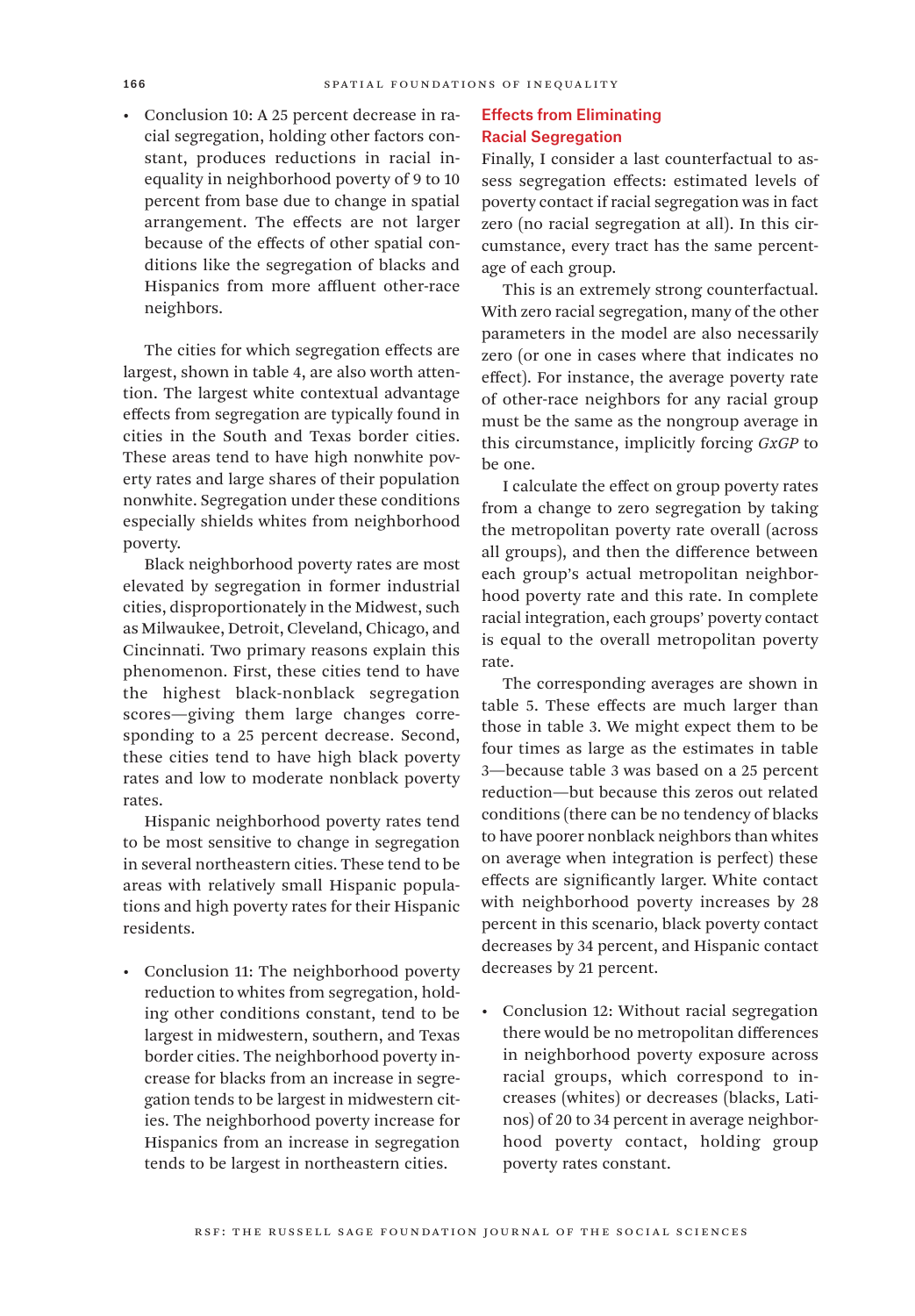|                                                         | Whites  | <b>Blacks</b> | <b>Hispanics</b> |  |
|---------------------------------------------------------|---------|---------------|------------------|--|
|                                                         |         |               |                  |  |
| Estimated total effect of segregation (100%)            | 0.028   | $-0.075$      | $-0.041$         |  |
|                                                         | (0.016) | (0.035)       | (0.026)          |  |
| Effect as percentage change from base ${}_{a}P_{a}^{*}$ | 28.3    | $-33.8$       | $-21.2$          |  |
|                                                         | (18.8)  | (11.1)        | (12.1)           |  |
| N (metropolitan areas)                                  | 380     | 175           | 184              |  |

**Table 5.** Contributions of Segregation to Neighborhood Poverty Contact, Metropolitan Averages

*Source:* American Community Survey 2007–2011, NHGIS version (Minnesota Population Center 2011). *Note:* Means calculated with weights for group metropolitan population. Only MSAs with at least twenty thousand group members are included. Standard deviations in parentheses.

## **CONCLUSION**

By separating groups with unequal poverty rates into different contexts, segregation builds contextual advantage for advantaged groups and disadvantage for disadvantaged groups. This basic point is illustrated famously in Massey's (1990) simulations. Massey's model, however, does not include other spatial conditions regarding group poverty rates and spatial patterns through which income is related to cross-race contact that can alter or, if strong enough, invert Massey's predicted segregation effects.

The model developed here provides a more detailed specification of Massey's simulation model, showing multiple factors interact with segregation in determining contextual advantage and disadvantage levels experienced by segregated groups. The extent to which a change in the level of segregation contributes to contextual advantage and disadvantage depends on several other conditions, notably group relative size, effects of individual advantage or disadvantage of group members on group contact, and the advantage/disadvantage level of the nongroup members whom group members are in contact.

In the spirit of Massey's (1990) simulations, the estimates here only capture the spatial arrangement effects of segregation. Because a reduction in segregation would in the long term probably reduce black and Latino poverty rates, the overall effect of a long-term reduction in segregation is underestimated in these results. Nevertheless, the spatial arrangement effect is basic to understanding segregation effects on the social contexts of segregated groups, and can be understood with greater precision than substantive effects.

A potential application of the model is to understand how and why race group neighborhood poverty changes as migration and other processes shift group spatial patterns. A change in group neighborhood poverty between decades, for instance, could be decomposed into how different parts of the decomposition have changed, providing a deeper understanding of the changing spatial position of race and income groups that shift group neighborhood poverty.

In the case of American cities, I find that the conditions for segregation to contribute to a reduction in white neighborhood poverty rates and an increase in black and Latino poverty rates hold for almost all metropolitan areas. This analysis verifies Massey's broad account of segregation's role in accounting for racial disparities in neighborhood poverty contact in American cities, even without accounting for substantive ways that segregation feeds back to increase the poverty rates of disadvantage groups.

We might expect from Massey's original model that a decrease in segregation would produce a nearly one-for-one proportionate decrease in black and Latino neighborhood poverty, together with a proportionate increase in white neighborhood poverty, which in fact specifications in Massey's test of these ideas imply (Massey and Eggers 1990). The model reveals instead that the average marginal effect of segregation on racial disparities in neigh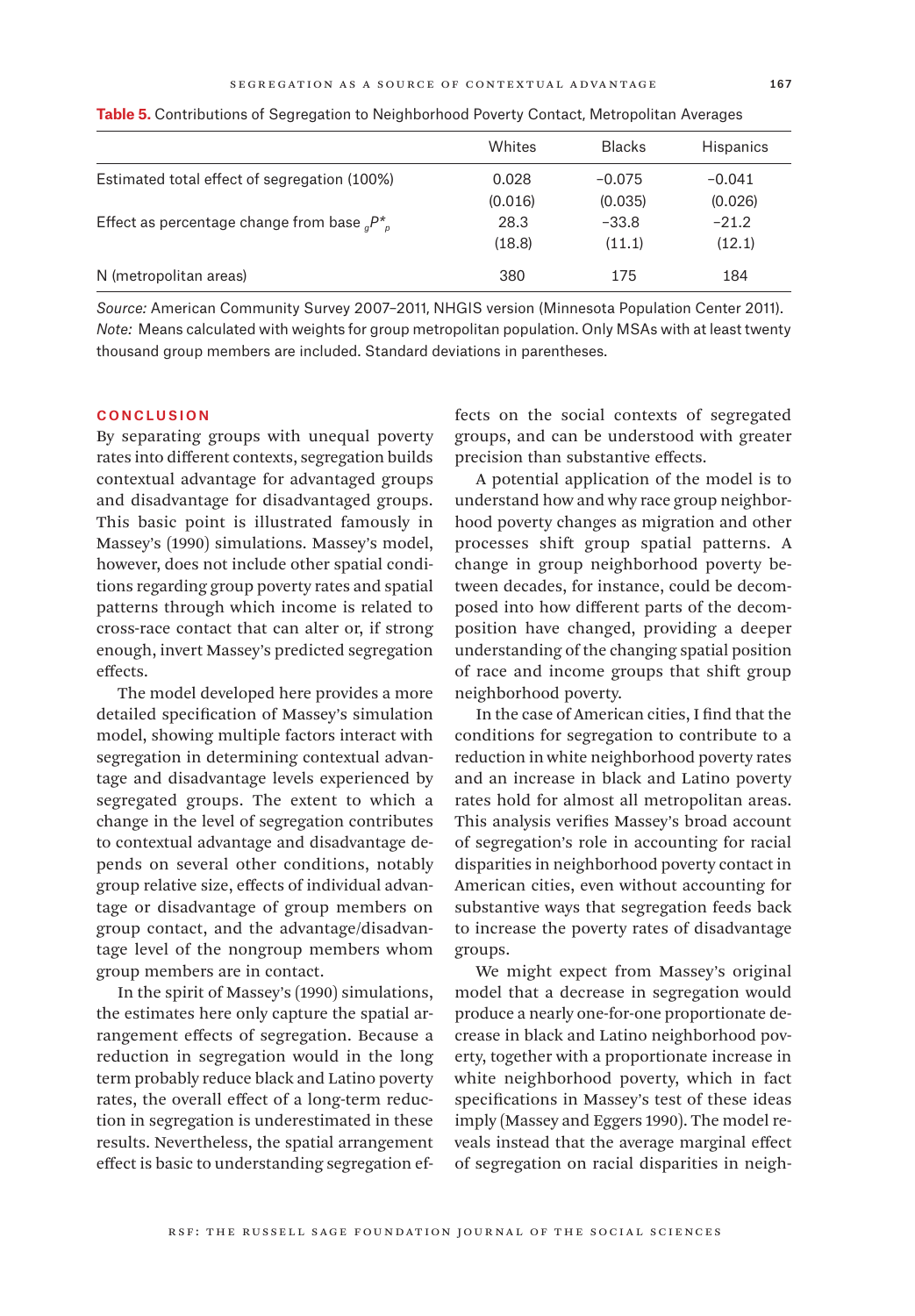borhood poverty rates, holding other conditions constant, are smaller than directly proportionate. A 25 percent decrease in segregation produces on average about a 10 percent decrease in neighborhood poverty inequality for blacks and Latinos. This is primarily because the other-race neighbors of blacks and Hispanics are significantly poorer than the nonblack and non-Hispanic average, and this reduces the effect of marginal changes in segregation on poverty contact. These results imply that the trend of gradually declining racial segregation in American metropolitan areas (Logan and Stults 2011) will then not reduce poverty as much in black and Latino environments as a straight application of Massey's simulation would suggest.

Such an outcome suggests that policies to reduce racial segregation with the goal of reducing concentrations of poverty in black and Latino neighborhoods need to attend to the income character of desegregation. If only higher-income blacks and Latinos enter whiter environments, reduction in neighborhood poverty among blacks and Latinos overall may not follow. Likewise, if the white neighbors of blacks and Latinos have high poverty rates, then the poverty deconcentrating effect of a reduction in segregation is reduced. By contrast, desegregation and neighborhood poverty deconcentration are increased when lowerincome blacks and Latinos move into nonpoor white neighborhoods, suggesting that siting of public housing and assistance for voucher holders to enter white low-poverty neighborhoods can have especially strong effects of reducing racial segregation and racial inequality in neighborhood poverty contact.

If we consider the strong counterfactual of no racial segregation, racial segregation effects on poverty concentration through spatial arrangement are quite large for most American cities. Although this is a strong counterfactual—it is difficult to imagine what American metropolitan areas would be like without any racial segregation—it also illustrates the important way that neighborhood racial residential segregation is a critical condition to produce unequal neighborhood income conditions across racial and ethnic groups.

### References

- Chetty, Raj, Nathaniel Hendren, and Lawrence F. Katz. 2015. "The Effects of Exposure to Better Neighborhoods on Children: New Evidence from the Moving to Opportunity Experiment." *NBER* working paper no. 21156. Cambridge, Mass.: National Bureau of Economic Research. Accessed July 1, 2016. <http://www.nber.org/papers/w21156.>
- Chetty, Raj, Nathaniel Hendren, Patrick Kline, and Emmanuel Saez. 2014. "Where Is the Land of Opportunity? The Geography of Intergenerational Mobility in the United States." *Quarterly Journal of Economics* 129(4): 1553–623. doi:10.1093/qje/qju022.
- Clark, Kenneth B. 1989. *Dark Ghetto: Dilemmas of Social Power*, 2nd ed. Middletown, Conn: Wesleyan University Press.
- Coleman, James Samuel. 1966. *Equality of Educational Opportunity*. Washington: U.S. Department of Health, Education, and Welfare.
- Denton, Nancy, and Douglas S. Massey. 1989. "Residential Segregation of Blacks, Hispanics, and Asians by Socioeconomic Status and Generation." *Social Science Quarterly* 69(2): 797–817.
- James, David R., and Karl E. Taeuber. 1985. "Measures of Segregation." In *Sociological Methodology 1985*, edited by Nancy B. Tuma. San Francisco: Jossey-Bass.
- Lieberson, Stanley. 1980. *A Piece of the Pie: Black and White Immigrants Since 1880.* Berkeley: University of California Press.
- Logan, John R. 2011. "Separate and Unequal: The Neighborhood Gap for Blacks, Hispanics, and Asians in Metropolitan America." *US2010 Project* report. Providence, R.I.: Brown University. Accessed July 1, 2016. [http://www.s4.brown.edu](http://www.s4.brown.edu/us2010/Data/Report/report0727.pdf.) [/us2010/Data/Report/report0727.pdf.](http://www.s4.brown.edu/us2010/Data/Report/report0727.pdf.)
- Logan, John R., and Brian Stults. 2011. "The Persistence of Segregation in the Metropolis: New Findings from the 2010 Census." *Project US2010* census brief. Providence, R.I.: Brown University. Accessed April 1, 2016. [http://www.s4.brown](http://www.s4.brown.edu/us2010.) [.edu/us2010.](http://www.s4.brown.edu/us2010.)

Massey, Douglas S. 1990. "American Apartheid: Segregation and the Making of the Underclass." *American Journal of Sociology* 96(2): 329–57.

- Massey, Douglas S., and Nancy A. Denton. 1988. "The Dimensions of Residential Segregation." Social Forces 67(2): 281–315.
- ———. 1993. *American Apartheid: Segregation and*